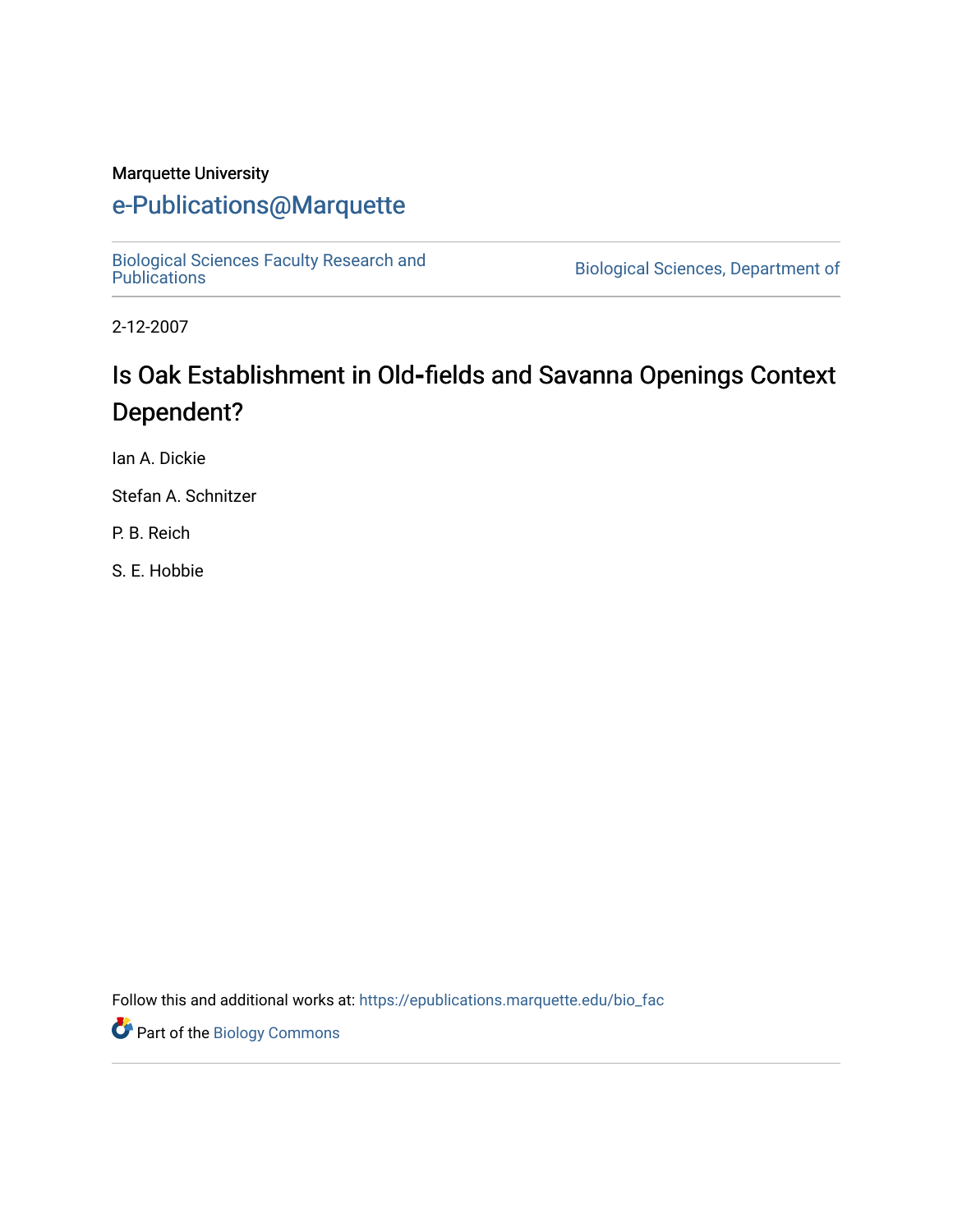**Marquette University**

# **e-Publications@Marquette**

# *Biological Sciences Faculty Research and Publications/College of Arts and Sciences*

*This paper is NOT THE PUBLISHED VERSION;* **but the author's final, peer-reviewed manuscript.** The published version may be accessed by following the link in the citation below.

*Journal of Ecology*, Vol. 95, No. 2 (February 12 2007) : 309-320. [DOI.](https://besjournals.onlinelibrary.wiley.com/doi/full/10.1111/j.1365-2745.2006.01202.x) This article is © Wiley and permission has been granted for this version to appear in [e-Publications@Marquette.](http://epublications.marquette.edu/) Wiley does not grant permission for this article to be further copied/distributed or hosted elsewhere without the express permission from Wiley.

# Is Oak Establishment in Old-fields and Savanna Openings Context Dependent?

Ian A. Dickie University of Minnesota, St Paul, MN Landcare Research, PO Box 40, Lincoln 7640, New Zealand S.A. Schnitzer University of Minnesota, St Paul, MN Department of Biological Sciences, University of Wisconsin–Milwaukee, Milwaukee, WI P.B. Reich University of Minnesota, St Paul, MN S.E. Hobbie

University of Minnesota, St Paul, MN

#### Summary

1. Multiple factors are known to influence tree seedling establishment, yet the degree to which these factors depend on each other and on spatial context is largely unknown. We examined the influence of herbaceous competition and water and nitrogen limitations on tree seedling establishment as functions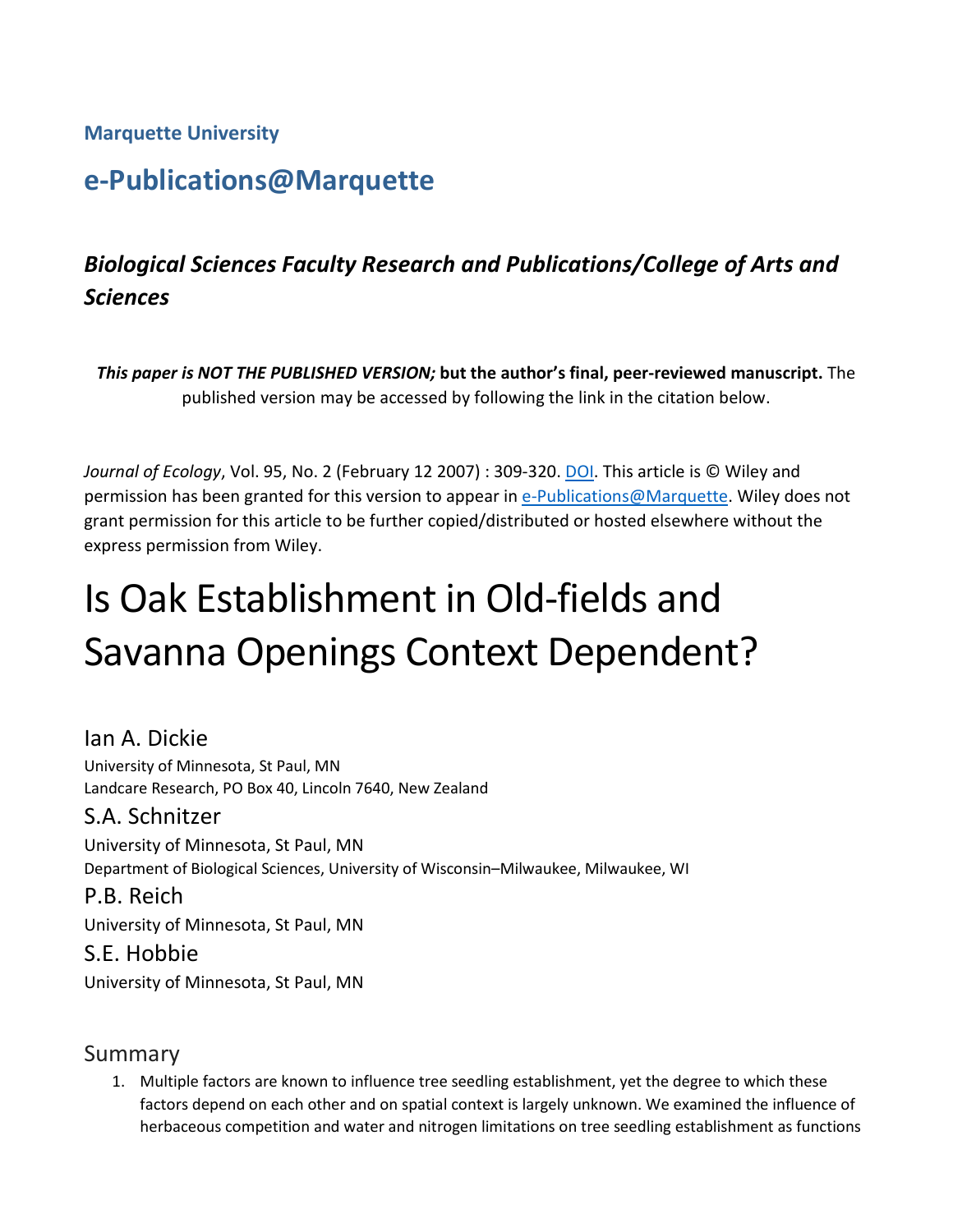of distance from trees (within-site spatial context) and site history (between-site spatial context; as oldfields vs. savanna openings).

- 2. We grew *Quercus ellipsoidalis* E.J. Hill (pin oak) and *Q. macrocarpa* Michx. (bur oak) seedlings for 3 years in abandoned agricultural fields and savannas in central Minnesota, USA, near and distant from adult oak trees, with and without water and nitrogen resource additions, and with and without clipping of herbaceous vegetation (reducing above-ground competition).
- 3. The strongest treatment effects were found in response to distance from trees and clipping herbaceous vegetation. Ectomycorrhizal infection, year 1 foliar N concentrations, and survival were greater in seedlings growing near vs. distant from adult trees, while clipping herbaceous vegetation increased above-ground seedling biomass but reduced seedling heights, regardless of distance from adult trees.
- 4. There were conflicting effects of resource addition, which were dependent on clipping of herbaceous vegetation and site (savanna vs. old-field).
- 5. Distance from adult trees and clipping herbaceous vegetation appear to have largely independent effects. Thus, while being near trees benefits seedlings, probably via increased mycorrhizal infection, competition from herbaceous vegetation limits seedlings regardless of distance from trees. In contrast, the effects of resource addition were more context dependent, interacting significantly with herbaceous context and site.
- 6. The factors influencing seedling success can perhaps be best conceptualized as a series of largely independent environmental filters: seedlings near trees have increased mycorrhizal infection, nutrient uptake and survival, but face competition from herbaceous vegetation regardless of distance from trees. The slow encroachment of woody vegetation into old-fields and savanna openings in this region is likely to be the result of the net cumulative effect of such filters.

## **Introduction**

Context-dependent effects are central to many theories in plant ecology, including facilitation (**[Callaway](https://besjournals.onlinelibrary.wiley.com/doi/full/10.1111/j.1365-2745.2006.01202.x#b1)** *et al***. [2002](https://besjournals.onlinelibrary.wiley.com/doi/full/10.1111/j.1365-2745.2006.01202.x#b1)**; **[Maestre](https://besjournals.onlinelibrary.wiley.com/doi/full/10.1111/j.1365-2745.2006.01202.x#b2)** *et al***. 2005**) and competition (**[Craine 2005](https://besjournals.onlinelibrary.wiley.com/doi/full/10.1111/j.1365-2745.2006.01202.x#b3)**); yet, by necessity, many studies in ecology focus on only one or a few factors at a time. We studied oak seedling encroachment into grasslands as a system to understand the interactions and contexts of multiple factors influencing seedling success. Globally there has been increasing encroachment of woody plants into grasslands, causing changes in carbon storage (**[Chapela](https://besjournals.onlinelibrary.wiley.com/doi/full/10.1111/j.1365-2745.2006.01202.x#b4)** *et al***. 2001**; **[Jackson](https://besjournals.onlinelibrary.wiley.com/doi/full/10.1111/j.1365-2745.2006.01202.x#b5)** *et al***. 2002**), herbaceous plant communities (**[Van Auken 2000](https://besjournals.onlinelibrary.wiley.com/doi/full/10.1111/j.1365-2745.2006.01202.x#b6)**) and ecosystem function (**[McCulley](https://besjournals.onlinelibrary.wiley.com/doi/full/10.1111/j.1365-2745.2006.01202.x#b7)** *et al***. 2004**). There are, however, some notable exceptions to the trend of woody encroachment. For example, abandoned agricultural fields (old-fields) and large savanna openings in parts of the mid-western USA appear to be in a state of arrested succession (**[Fig.](https://besjournals.onlinelibrary.wiley.com/doi/full/10.1111/j.1365-2745.2006.01202.x#f1) 1**), with tree establishment (mostly oaks) largely restricted to a narrow peripheral band (**Davis** *et al***[. 2005](https://besjournals.onlinelibrary.wiley.com/doi/full/10.1111/j.1365-2745.2006.01202.x#b8)**).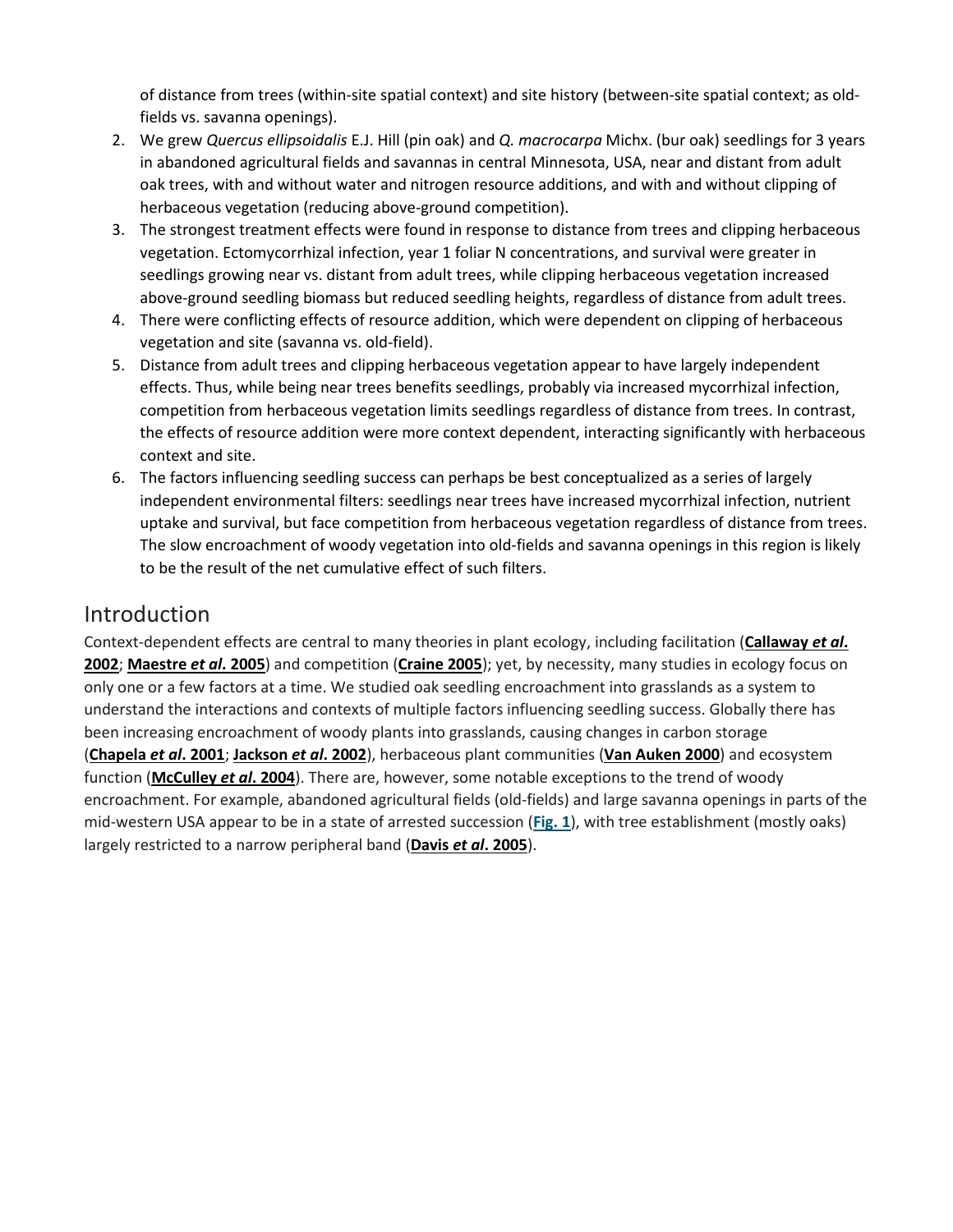

**Figure 1** Old-field 56, top, was abandoned from agriculture in 1958, yet oak regeneration is limited to a narrow band at the forest edge (visible at right edge of photograph). Large openings also occur in oak savannas, such as savanna site 106 (bottom).

Various explanations for the limited establishment of trees in old-fields have been proposed, including herbaceous competition, resource limitation, dispersal limitation, herbivory and a lack of mycorrhizal symbionts (e.g. **[Inouye](https://besjournals.onlinelibrary.wiley.com/doi/full/10.1111/j.1365-2745.2006.01202.x#b9)** *et al***. 1994**; **[Weltzin & McPherson 1999](https://besjournals.onlinelibrary.wiley.com/doi/full/10.1111/j.1365-2745.2006.01202.x#b10)**; **[Dickie](https://besjournals.onlinelibrary.wiley.com/doi/full/10.1111/j.1365-2745.2006.01202.x#b11)** *et al***. 2005**). Herbaceous competition is known to be an important limitation on seedling establishment, both in these sites (**Davis** *et al***[. 1999](https://besjournals.onlinelibrary.wiley.com/doi/full/10.1111/j.1365-2745.2006.01202.x#b12)**; **Davis** *et al***[. 2005](https://besjournals.onlinelibrary.wiley.com/doi/full/10.1111/j.1365-2745.2006.01202.x#b8)**) and in other tree-grass systems (**[Hooper](https://besjournals.onlinelibrary.wiley.com/doi/full/10.1111/j.1365-2745.2006.01202.x#b13)** *et al***. 2005**; **[Sharam](https://besjournals.onlinelibrary.wiley.com/doi/full/10.1111/j.1365-2745.2006.01202.x#b14)** *et al***. 2006**). Nitrogen is also an important limitation in these systems; however, the effects of increased nitrogen on oak seedlings can be neutral or negative due to increased competition with herbaceous vegetation (**[Inouye](https://besjournals.onlinelibrary.wiley.com/doi/full/10.1111/j.1365-2745.2006.01202.x#b9)** *et al***. 1994**; **Davis** *et al***[. 1999](https://besjournals.onlinelibrary.wiley.com/doi/full/10.1111/j.1365-2745.2006.01202.x#b12)**; **[Lawson](https://besjournals.onlinelibrary.wiley.com/doi/full/10.1111/j.1365-2745.2006.01202.x#b15)** *et al***. 1999**). Mycorrhizal inoculum has also been shown to be low on seedlings distant from trees (**[Dickie](https://besjournals.onlinelibrary.wiley.com/doi/full/10.1111/j.1365-2745.2006.01202.x#b11)** *et al***. 2005**), which might be expected to influence both resource limitation and competitive interactions of oak seedlings with herbaceous vegetation. A local-scale, lack of mycorrhizal infection distant from established trees has been implicated in the failure of regeneration in many other tree species (**[Baylis 1980](https://besjournals.onlinelibrary.wiley.com/doi/full/10.1111/j.1365-2745.2006.01202.x#b16)**; **Perry** *et al***[. 1989](https://besjournals.onlinelibrary.wiley.com/doi/full/10.1111/j.1365-2745.2006.01202.x#b17)**; **[Terwilliger &](https://besjournals.onlinelibrary.wiley.com/doi/full/10.1111/j.1365-2745.2006.01202.x#b18)  [Pastor 1999](https://besjournals.onlinelibrary.wiley.com/doi/full/10.1111/j.1365-2745.2006.01202.x#b18)**; **[Nara & Hogetsu 2004](https://besjournals.onlinelibrary.wiley.com/doi/full/10.1111/j.1365-2745.2006.01202.x#b19)**) and can be an important factor in succession (**[Nara 2005](https://besjournals.onlinelibrary.wiley.com/doi/full/10.1111/j.1365-2745.2006.01202.x#b20)**).

What is unclear from prior studies is whether, and how, the factors influencing seedlings interact with each other and with the spatial context in which they occur. We expected that the factors influencing seedling success would be strongly context dependent (as in **Davis** *et al***[. 1999](https://besjournals.onlinelibrary.wiley.com/doi/full/10.1111/j.1365-2745.2006.01202.x#b12)**), particularly spatially within sites (whether seedlings were near or distant from established trees), and between sites with different histories (i.e. whether the opening was an old-field or a savanna opening). To test this, we manipulated three factors believed to be important in seedling establishment: herbaceous competition (by clipping), water availability (by watering) and nitrogen availability (by adding fertilizer) within two spatial-contexts: whether seedlings were near or distant from established trees (within-site spatial context) and whether the site was an old-field or savanna opening (between-site spatial context).

We expected that the factors limiting oak seedlings would vary with distance from adult trees because of the myriad ways that trees influence the abiotic and biotic environment (**[Ehrenfeld](https://besjournals.onlinelibrary.wiley.com/doi/full/10.1111/j.1365-2745.2006.01202.x#b21)** *et al***. 2005**). For example, trees shade seedlings (**[Weltzin & McPherson 1999](https://besjournals.onlinelibrary.wiley.com/doi/full/10.1111/j.1365-2745.2006.01202.x#b10)**), compete below ground (**[Coomes & Grubb 2000](https://besjournals.onlinelibrary.wiley.com/doi/full/10.1111/j.1365-2745.2006.01202.x#b22)**), may increase (**[Ko & Reich 1993](https://besjournals.onlinelibrary.wiley.com/doi/full/10.1111/j.1365-2745.2006.01202.x#b23)**) or decrease soil moisture (**[Anderson](https://besjournals.onlinelibrary.wiley.com/doi/full/10.1111/j.1365-2745.2006.01202.x#b24)** *et al***. 2001**) and can modify soil properties (**[Weltzin &](https://besjournals.onlinelibrary.wiley.com/doi/full/10.1111/j.1365-2745.2006.01202.x#b10)  [McPherson 1999](https://besjournals.onlinelibrary.wiley.com/doi/full/10.1111/j.1365-2745.2006.01202.x#b10)**; **Reich** *et al***[. 2005](https://besjournals.onlinelibrary.wiley.com/doi/full/10.1111/j.1365-2745.2006.01202.x#b25)**) and increase rates of nitrogen mineralization (**[Reich](https://besjournals.onlinelibrary.wiley.com/doi/full/10.1111/j.1365-2745.2006.01202.x#b26)** *et al***.**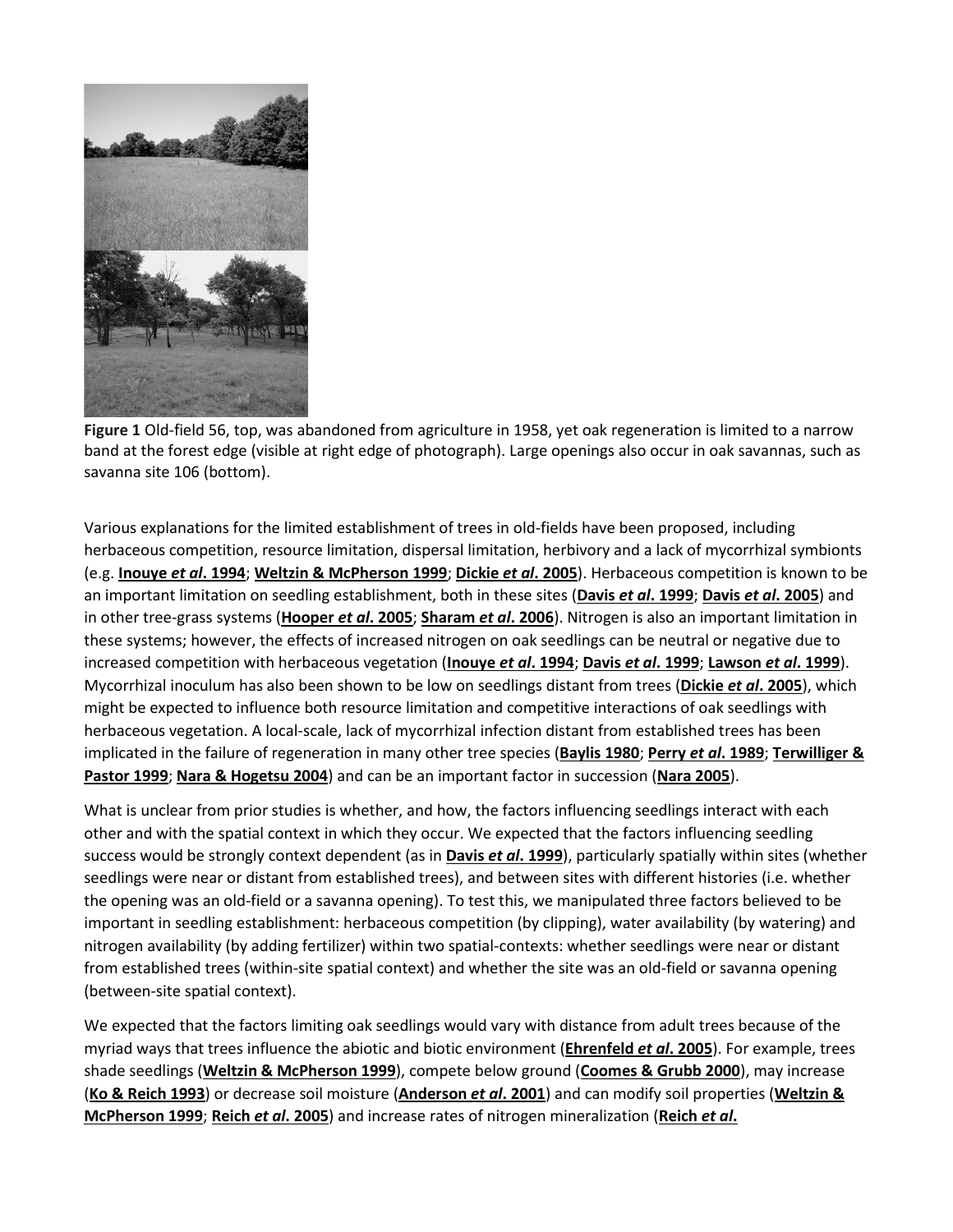**[2001](https://besjournals.onlinelibrary.wiley.com/doi/full/10.1111/j.1365-2745.2006.01202.x#b26)**; **[Dijkstra](https://besjournals.onlinelibrary.wiley.com/doi/full/10.1111/j.1365-2745.2006.01202.x#b27)** *et al***. 2006**). Trees also modify soil biota; seedlings growing within the root zone of adult trees may have increased infection by root pathogens (**[Packer & Clay 2000](https://besjournals.onlinelibrary.wiley.com/doi/full/10.1111/j.1365-2745.2006.01202.x#b28)**), but can also have greatly increased ectomycorrhizal infection, more diverse infection and can have increased growth compared with seedlings distant from trees (**[Nara & Hogetsu 2004](https://besjournals.onlinelibrary.wiley.com/doi/full/10.1111/j.1365-2745.2006.01202.x#b19)**; **Dickie** *et al***[. 2005](https://besjournals.onlinelibrary.wiley.com/doi/full/10.1111/j.1365-2745.2006.01202.x#b11)**). Seedlings growing near adult trees may also be influenced by mycorrhizal networks, potentially reducing the cost to the seedling of establishing mycorrhizal infection (**[Newman 1988](https://besjournals.onlinelibrary.wiley.com/doi/full/10.1111/j.1365-2745.2006.01202.x#b29)**; **[Simard & Durall 2004](https://besjournals.onlinelibrary.wiley.com/doi/full/10.1111/j.1365-2745.2006.01202.x#b30)**). Nevertheless, distance from adult trees has not been widely integrated into prior studies of factors limiting oak regeneration. Understanding the effect of proximity to adult trees on seedling regeneration is critical, given that most oak regeneration occurs near trees at the edge of openings (**[Inouye](https://besjournals.onlinelibrary.wiley.com/doi/full/10.1111/j.1365-2745.2006.01202.x#b9)** *et al***. 1994**), while manipulative studies of factors limiting tree establishment have generally taken place distant from trees. Site may also be an important factor because the herbaceous plant community of ecosystems differs between oak savannas and old-fields, and different communities are likely to have different effects on seedlings (**Davis** *et al***[. 2005](https://besjournals.onlinelibrary.wiley.com/doi/full/10.1111/j.1365-2745.2006.01202.x#b8)**).

## Methods

#### **EXPERIMENTAL DESIGN AND TREATMENTS**

We conducted the experiment at the Cedar Creek Natural History Area and Long-term Ecological Research site of the University of Minnesota, located in Anoka County, Minnesota, USA. We used a multilevel split-plot design (**[Fig.](https://besjournals.onlinelibrary.wiley.com/doi/full/10.1111/j.1365-2745.2006.01202.x#f2) 2**) to maximize our ability to detect significant interactions given inherent limitations on the availability of appropriate research sites and on our ability to apply certain treatments (such as backpack watering). We used six sites (**[Table](https://besjournals.onlinelibrary.wiley.com/doi/full/10.1111/j.1365-2745.2006.01202.x#t1) 1**), three in old-fields (Cedar Creek old-field numbers 56, 57 and 68) and three in oak savannas (Cedar Creek burn units 104, 106 and 115). Old-fields were likely to be oak savanna prior to conversion to agriculture; hence site differences reflect different histories. All sites had the same Typic Udipsamment type soils (**Grigal** *et al***[. 1974](https://besjournals.onlinelibrary.wiley.com/doi/full/10.1111/j.1365-2745.2006.01202.x#b31)**). Old-fields were selected on the basis of having a relatively straight north edge running directly east–west (permitting us to equalize shading across distance treatments), no recent history of fire and little woody regeneration of any species. Savanna sites were selected on the basis of having sufficiently large openings devoid of trees to permit the establishment of treatments at least 10 m from any adult oak and having areas on the south side of trees where near-tree plots could be established with limited shading from adult trees. All savanna sites were maintained by periodic burning (**[Peterson & Reich 2001](https://besjournals.onlinelibrary.wiley.com/doi/full/10.1111/j.1365-2745.2006.01202.x#b32)**), with the most recent prescribed fire prior to the start of the experiment occurring in the spring of 2000 for all sites; site 104 also burned in a wildfire in the autumn of 2000. We prevented our plots from burning during the course of the experiment using watered fire-breaks and physical barriers. At least two of the savanna sites (104 and 115) had clear evidence of some former agricultural use (fencing wire, square edges, old farm implements).



**Figure 2** Schematic of experimental design in one of the six sites (three old-fields, three savannas), with plots near and distant from trees, nitrogen (+N), water (+W) and control (C) resource-addition treatment plots and uncaged, unclipped cage-control plots (X). Shaded portions of plots indicate clipped plots.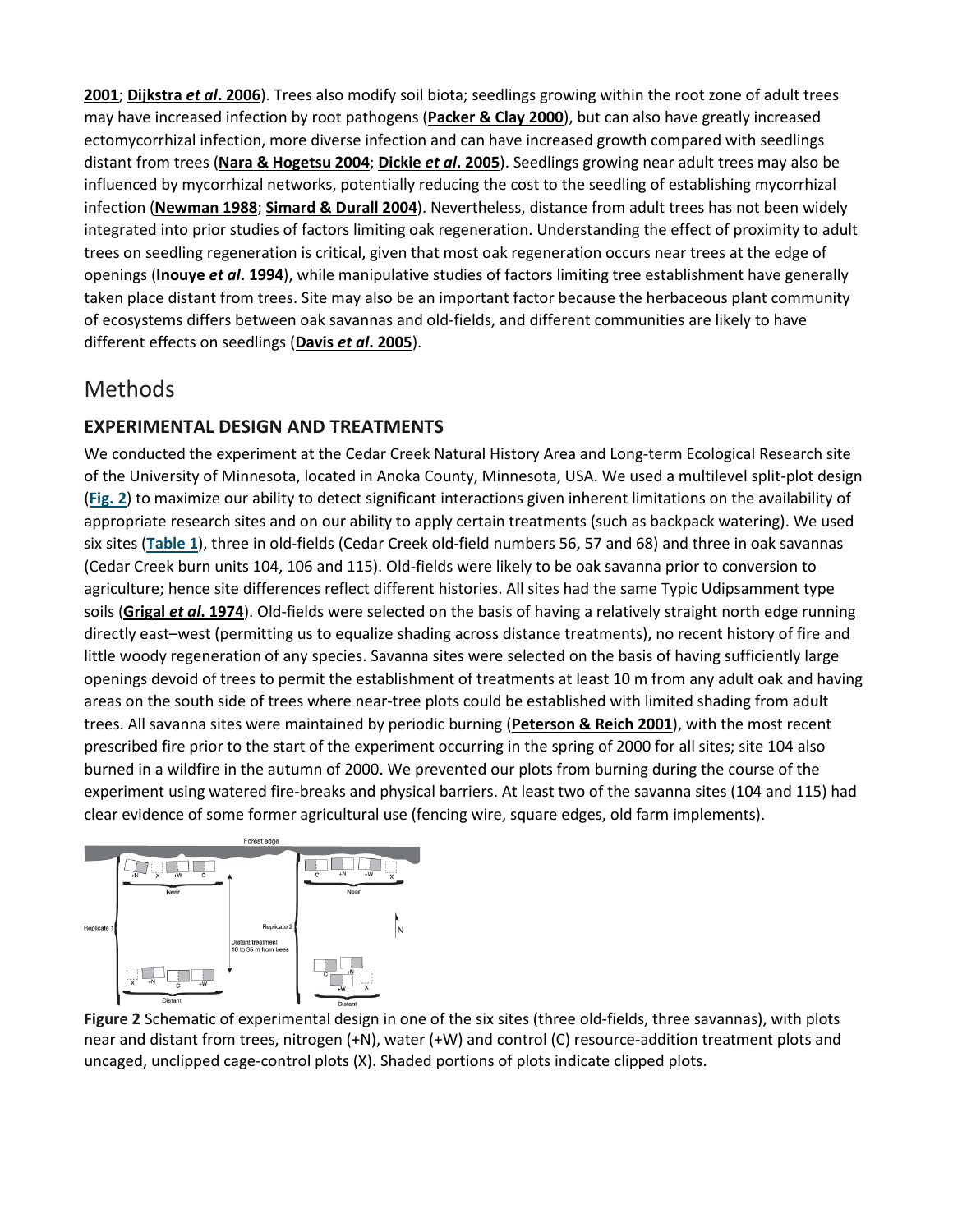| Table 1. Site descriptions for the three old-field and three savanna sites |  |
|----------------------------------------------------------------------------|--|
|----------------------------------------------------------------------------|--|

| Site*    | Last year used<br>for agriculture | <b>Fires</b><br>$1965 -$<br>2002 | Year of<br>first<br>firet | Dominant herbaceous cover#                                                                   |
|----------|-----------------------------------|----------------------------------|---------------------------|----------------------------------------------------------------------------------------------|
| Old-     |                                   |                                  |                           |                                                                                              |
| fields   |                                   |                                  |                           |                                                                                              |
| 56       | 1958                              | 0                                | <b>NA</b>                 | Poa spp. (32%), Bromus (29%), Ambrosia (7%)                                                  |
| 57       | 1943                              | 0                                | <b>NA</b>                 | Poa spp. (72%), Ambrosia (19%)                                                               |
| 68       | 1957                              | 0                                | <b>NA</b>                 | Poa spp. (65%), Ambrosia (12%), Carex (10%), Toxicodendron<br>radicans (10%), Physallis (6%) |
| Savannas |                                   |                                  |                           |                                                                                              |
| 104      | <b>NA</b>                         | 31                               | 1965                      | Andropogon gerardi (57%), Carex (12%), Toxicodendron                                         |
|          |                                   |                                  |                           | radicans(10%), Rhus (9%), bare (6%), Ambrosia (6%)                                           |
| 106      | <b>NA</b>                         | 25                               | 1966                      | Carex (23%), Andropogon                                                                      |
|          |                                   |                                  |                           | gerardi (15%), Ambrosia (12%), Lathyrus(10%), bare ground                                    |
|          |                                   |                                  |                           | (9%), Schizacharium scoparium (5%)                                                           |
| 115      | <b>NA</b>                         | 4                                | 1992                      | Andropogon gerardi (49%), bare (20%), Carex (11%), Ambrosia(10%)                             |

\* Site numbers are Cedar Natural History Area old-field numbers and burn-unit numbers.

† Years of first prescribed burn. Natural fire was probably common prior to 1900.

‡ Averages of mid-points of Daubenmire cover classes, for all herbaceous species comprising 5% or more of cover. Because these were taken as mid-points of cover classes, they do not necessarily sum to 100%.

Within each site we had two distance treatments (near-trees and distant), each of which was replicated twice. In old-fields, distant treatments averaged 20.3 m from trees (range 10.5–35 m), while in savannas distant treatments were an average of 14.4 m from trees (range 10.0–17.5 m). We located near-tree plots just beyond drip line, an average of 3.6 m from the base of adult trees in old-fields and 4.5 m from the base of adult trees in savannas. Focal trees were all *Quercus ellipsoidalis*, but *Q. macrocarpa* was present in all sites.

Within each distance-treatment replicate, we had three  $(1 \text{ m} \times 1.8 \text{ m})$  resource-addition plots (nitrogen added, +N; water added, +W; and control, C), each of which was further divided into two (1 m  $\times$  0.9 m) clipping treatments (clipped and unclipped). We applied 5 g m<sup>-2</sup> y<sup>-1</sup> N as granular NH<sub>4</sub>NO<sub>3</sub> divided into three applications per year to the +N plots (*c*. 1 June, 1 July and 1 August of each year). We applied the equivalent of 1 cm precipitation two times per week to the +W plots with a backpack water tank through the growing season (June–August), except when > 1 cm of rain fell within 24 hours of a scheduled watering. Three times per year we clipped herbaceous vegetation on half of each plot, clipping as close to the ground level as possible with electric hand-held clippers. We removed vegetation clipped in spring of 2001 to avoid creating a heavy mulch layer and left subsequent clippings in place to minimize nutrient removal. We protected the plots with a 1.25-cm-mesh cage (1  $m \times 1.8$  m) to reduce mammalian herbivory. To test for herbivore and cage effects we included an unclipped half-plot (1 m × 0.9 m) with no cage (designated X in **[Fig.](https://besjournals.onlinelibrary.wiley.com/doi/full/10.1111/j.1365-2745.2006.01202.x#f2) 2**).

We planted 15 pin oak (*Quercus ellipsoidalis*) and 15 bur oak (*Quercus macrocarpa*) seeds in a regular grid pattern, alternating species, in each half-plot (1 m × 0.9 m). We first planted in spring of 2001; however, because of low germination, we removed and discarded all seedlings in autumn of 2001 and replanted that autumn. We initiated clipping, +W and +N treatments in the spring of 2001 and continued until the final harvest in autumn 2004.

#### site variables

We measured soil moisture every 2–3 days over a period of 2 months (13 May 2002 to 12 July 2002), taking measurements at each near and distant treatment with a TDR (time domain reflectometry) probe (Trime-FM3 with 20 cm P3 rod probe; Ikmo, Ettlingen, Germany) adjacent to the C treatment plot and away from the +W plot. The objective of this sampling was to capture a strong drying trend and at least one re-wetting of the soil.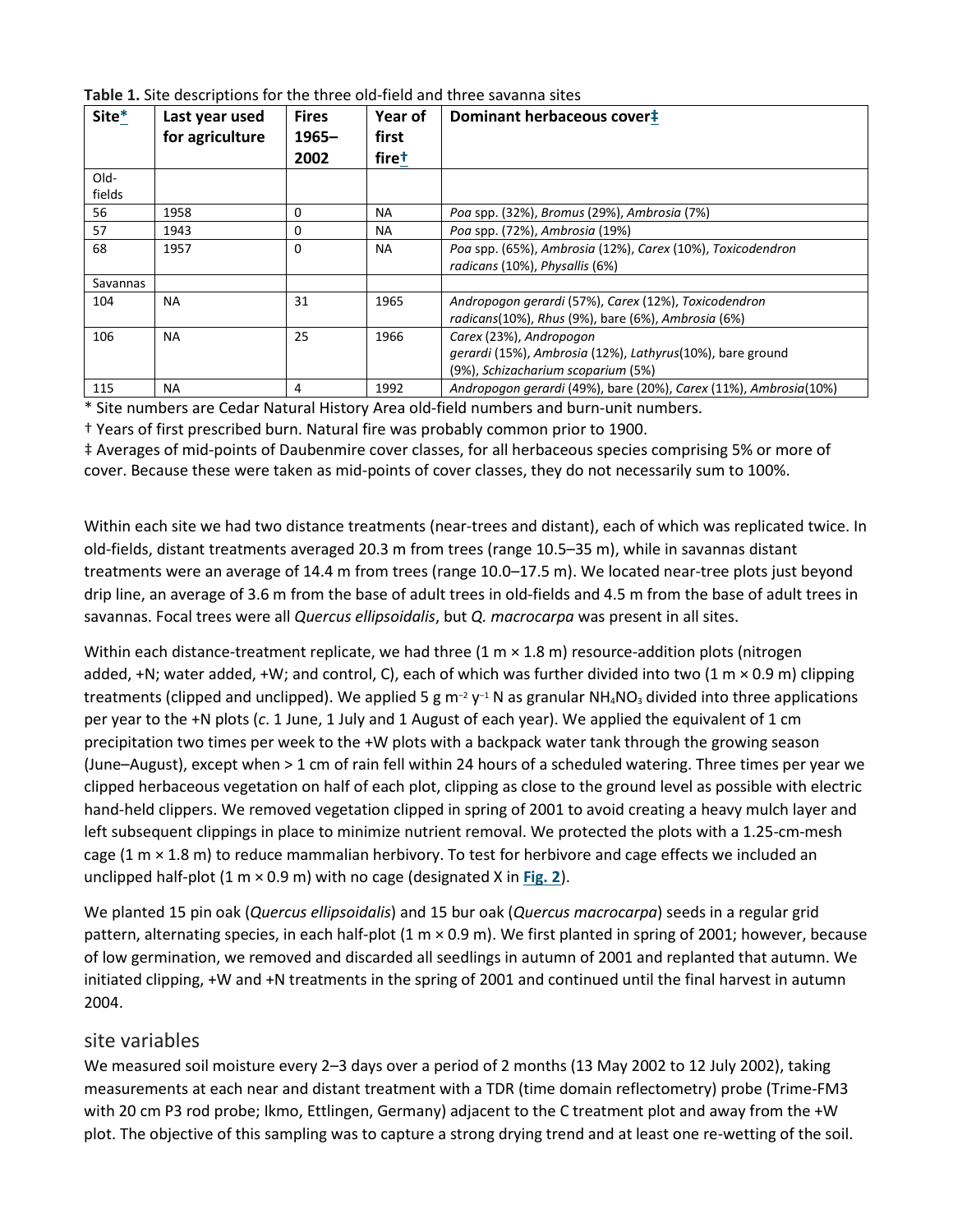We characterized the herbaceous community in each of the unclipped plots by visually estimating percentage cover using Daubenmire cover classes, excluding species comprising less than 5% cover (Daubenmire class 1). We summarized the herbaceous cover data using principal components on herbaceous species found across three or more of the six sites. Statistics were performed on the mid-points of the cover classes. We used ion exchange resin to characterize available  $NO<sub>3</sub>-N$ ,  $NH<sub>4</sub>-N$ , and  $PO<sub>4</sub>-P$  following protocols described previously (**[Hobbie 2005](https://besjournals.onlinelibrary.wiley.com/doi/full/10.1111/j.1365-2745.2006.01202.x#b33)**). To protect against loss of samples, we buried four ion exchange resin bags at each distance replicate and used the average value from each set for analyses.

#### seedling response measurements

We counted seedlings periodically (three times in 2002, and twice in 2003 and 2004), marking all germinated seedlings with colour-coded, painted, galvanized nails placed in the soil adjacent to seedlings. Thus, we were able to track germination and survival independently and avoid any risk of counting a top-killed and resprouted seedling as a new germinant. In cases where both a seedling and the marker disappeared, we counted the seedling as killed; typically, this was associated with pocket gopher (*Geomys bursarius*) activity. During clipping of vegetation, a small number of seedlings were inadvertently cut. We recorded clipping independently of natural mortality and made a correction in the final analysis for calculation of survival.

We destructively harvested one seedling of each species from each treatment plot in the autumn of 2002 and again in the autumn of 2004. Growth was measured as height and above-ground biomass. We did not attempt to measure below-ground biomass, as the long taproots of seedlings and the dense herbaceous vegetation prevented complete root harvests. We measured foliar nitrogen concentrations in C and +W plots in 2002, and in C plots only in 2004, on an ECS 4010 element analyser (Costech Analytical, Valencia, CA, USA) at the University of Nebraska, compositing all leaves from a seedling into one sample. Financial constraints prevented measuring nutrient levels in all treatments.

We counted the percentage of root tips infected by ectomycorrhizal fungi in the C and +W treatment seedlings in 2002 and 2004. We did not identify mycorrhizal species; effects of distance on mycorrhizal infection were described previously (**[Dickie & Reich 2005](https://besjournals.onlinelibrary.wiley.com/doi/full/10.1111/j.1365-2745.2006.01202.x#b34)**). Preliminary measurements indicated that arbuscular mycorrhizal infection was rare, and were therefore discontinued.

#### **STATISTICS**

We tested the significance of all response variables by deletion from the maximal model of Site × Distance × Resource addition × Clipping shown in **[Table](https://besjournals.onlinelibrary.wiley.com/doi/full/10.1111/j.1365-2745.2006.01202.x#t2) 2**, with statistics run in R (version 2.0.1; **[R Development Core](https://besjournals.onlinelibrary.wiley.com/doi/full/10.1111/j.1365-2745.2006.01202.x#b35)  [Team 2005](https://besjournals.onlinelibrary.wiley.com/doi/full/10.1111/j.1365-2745.2006.01202.x#b35)**). Binomial response variables (germination, survival) were tested using glmmPQL (generalized linear mixed models via penalized quasi-likelihood), while continuous response variables (e.g. height, mass) were tested using lme (linear mixed effect models). Models were simplified following the procedure described in **[Crawley \(2002](https://besjournals.onlinelibrary.wiley.com/doi/full/10.1111/j.1365-2745.2006.01202.x#b36)**), deleting least-significant terms until a minimal adequate model was obtained. Second-order and third-order interactions were considered significant at  $\alpha$  = 0.01; main effects and first-order interactions were considered significant at α = 0.05 following **[Crawley \(2002](https://besjournals.onlinelibrary.wiley.com/doi/full/10.1111/j.1365-2745.2006.01202.x#b36)**). For analysis of the effect of the cage, we compared results in the unclipped C plot with the cage-control plots.

**Table 2.** Summary of *P*-values for all main effects and interactions. *P*-values are for minimal adequate models for all response variables showing significant responses to at least one factor at *P* < 0.05 for main effects and firstorder interactions and *P* < 0.01 for higher-level interactions [\(Crawley 2002\)](https://besjournals.onlinelibrary.wiley.com/doi/full/10.1111/j.1365-2745.2006.01202.x#b36), as found by deletion from the maximal model: response ∼ Site × Distance × Resource addition × Clipping (following [Crawley 2002\)](https://besjournals.onlinelibrary.wiley.com/doi/full/10.1111/j.1365-2745.2006.01202.x#b36). Terms included in the minimal adequate model as marginal-to-significant interaction are indicated by \*, factors not included in the minimal adequate model are indicated by '.'. Interactions that never had significant effects  $(S \times D \times R \times C, S \times D \times C,$  and  $S \times R \times C$ ) are omitted, as are response variables that showed no significant responses (bur germination, bur oak mass at year 1). Myc = mycorrhizal infection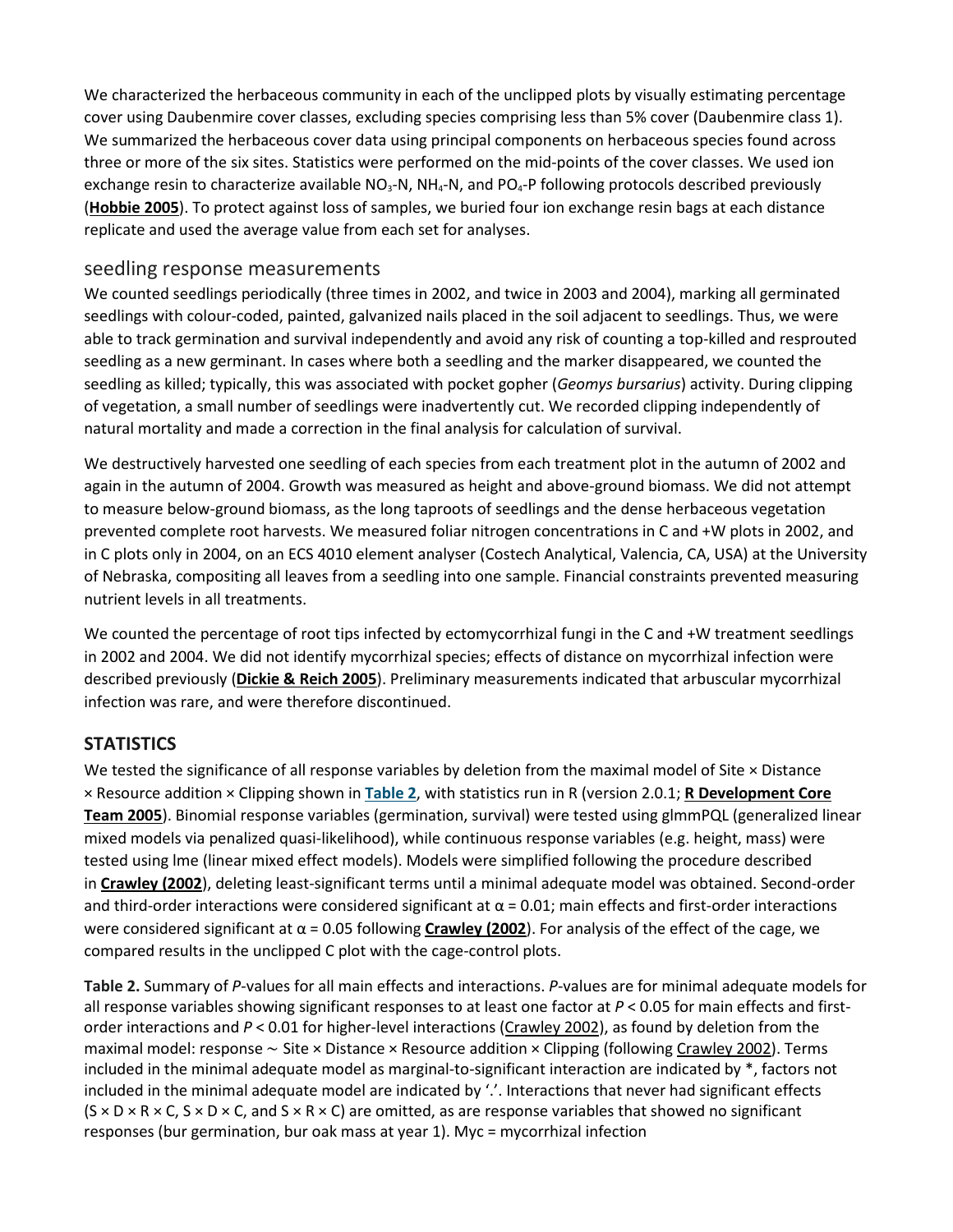| Respons<br>$\mathsf{e}% _{t}\left( t\right)$ | Site<br>(S)                | Distanc<br>e (D)     | Resourc<br>e             | Clippin<br>g(C)          | $S \times$<br>D      | $S \times$<br>${\sf R}$  | $S \times$<br>$\mathsf C$ | ${\sf D}$ $\times$<br>${\sf R}$ | $\mathsf{D}\times$<br>$\mathsf C$ | $\mathsf{R}\times\mathsf{C}$ | $S \times D \times$<br>${\sf R}$ | $D \times R \times$  |
|----------------------------------------------|----------------------------|----------------------|--------------------------|--------------------------|----------------------|--------------------------|---------------------------|---------------------------------|-----------------------------------|------------------------------|----------------------------------|----------------------|
|                                              |                            |                      | addition<br>(R)          |                          |                      |                          |                           |                                 |                                   |                              |                                  | $\mathsf C$          |
| Pin<br>germinatio<br>n                       |                            | $\cdot$              | $^\ast$                  | $\ddot{\hspace{1ex}}$    | $\cdot$              | $\ddot{\phantom{1}}$     | $\blacksquare$            | $\ddot{\phantom{1}}$            | $\bullet$                         | 0.004<br>5                   | $\ddot{\phantom{0}}$             |                      |
| Pin<br>survival                              | $\ddot{\hspace{1ex}\cdot}$ | 0.0060               | $\mathsf{I}^*$           | $\ddot{\phantom{1}}$     | $\cdot$              | $\ddot{\phantom{a}}$     | $0.01\,$<br>9             | ä,                              | $\ddot{\phantom{a}}$              | 0.006<br>$\pmb{4}$           | $\ddot{\phantom{a}}$             | $\ddot{\phantom{0}}$ |
| Bur<br>survival                              | $\overline{\phantom{a}}$   | $\frac{1}{2}$        | $\ddot{\phantom{a}}$     | $\overline{\phantom{a}}$ | 0.04<br>9            | $\ddot{\phantom{a}}$     | $\ddot{\phantom{0}}$      | ÷.                              | $\blacksquare$                    | $\Box$                       | $\ddot{\phantom{a}}$             | $\bullet$            |
| Pin Myc<br>year 1                            | $\ddot{\phantom{a}}$       | < 0.0001             | $\Box$                   | $\ddot{\phantom{a}}$     | $\ddot{\phantom{a}}$ | $\ddot{\phantom{a}}$     | $\ddot{\phantom{1}}$      | $\ddot{\phantom{1}}$            | $\cdot$                           | $\ddot{\phantom{a}}$         | $\Box$                           |                      |
| Bur Myc<br>year 1                            | $\cdot$                    | $\overline{a}$       | $\mathsf{I}^*$           | $\ddot{\bullet}$         | $\blacksquare$       | $\ddot{\phantom{a}}$     | $\Box$                    | $\overline{a}$                  | $\ddot{ }$                        | $\overline{a}$               | $\Box$                           | 0.0063               |
| Pin Myc<br>year 3                            | $\ddot{\phantom{a}}$       | 0.0001               | $\ddot{\phantom{0}}$     | 0.027                    | $\cdot$              | $\ddot{\phantom{1}}$     | $\ddot{\phantom{a}}$      | $\Box$                          | $\ddot{\phantom{a}}$              | $\ddot{\phantom{a}}$         | $\ddot{\phantom{a}}$             | $\bullet$            |
| Bur Myc<br>year 3                            | $\cdot$                    | 0.0001               | $\ddot{\phantom{a}}$     | $\blacksquare$           | $\bullet$            | $\bullet$                | $\ddot{\phantom{1}}$      | $\cdot$                         | $\cdot$                           | $\ddot{\phantom{1}}$         | $\ddot{\phantom{0}}$             | $\cdot$              |
| Pin N year<br>$1\pm$                         | $\ddot{\phantom{a}}$       | 0.0036               | 土                        | $\ddot{\phantom{a}}$     | $\cdot$              | $\cdot$                  | $\ddot{\phantom{1}}$      | $\cdot$                         | $\cdot$                           | $\bullet$                    | $\cdot$                          |                      |
| Bur N year<br>$1\pm$                         | $\ddot{\phantom{a}}$       | 0.0016               | 土                        | $\blacksquare$           | $\bullet$            | $\ddot{\phantom{a}}$     | $\ddot{\phantom{1}}$      | $\Box$                          | $\cdot$                           | $\ddot{\phantom{a}}$         | $\ddot{\phantom{a}}$             | $\ddot{\phantom{0}}$ |
| Pin N year<br>$3+$                           | 0.04<br>7 <sup>7</sup>     | 0.021                | $\overline{\phantom{0}}$ | $\blacksquare$           | $\cdot$              | $\overline{\phantom{a}}$ | $\ddot{\phantom{1}}$      | $\qquad \qquad -$               | $\blacksquare$                    | $\qquad \qquad -$            | $\overline{\phantom{a}}$         |                      |
| Bur N year<br>$3+$                           | 0.04<br>$\overline{7}$     | $\ddot{\phantom{0}}$ | $\overline{\phantom{m}}$ | $\cdot$                  | $\ddot{\phantom{a}}$ | $\overline{\phantom{a}}$ | $\ddot{\phantom{a}}$      | $\qquad \qquad -$               | $\ddot{\phantom{a}}$              | $\overline{\phantom{a}}$     | $\overline{\phantom{a}}$         |                      |
| Pin height<br>year 1                         | $\mathbb{Z}^2$             | $\Box$               | $\ddot{\phantom{a}}$     | < 0.0001                 | $\ddot{\phantom{a}}$ | $\ddot{\phantom{1}}$     | $\ddot{\phantom{0}}$      | $\ddot{\phantom{a}}$            | $\cdot$                           | $\hat{\mathbf{r}}$           | $\Box$                           | $\cdot$              |
| Bur height<br>year 1                         | $\ddot{\phantom{a}}$       | $\ddot{\phantom{a}}$ | $\Box$                   | 0.0008                   | $\cdot$              | $\Box$                   | $\blacksquare$            | $\ddot{\phantom{1}}$            | $\cdot$                           | $\ddot{\phantom{a}}$         | $\cdot$                          | $\bullet$            |
| Pin height<br>year 3                         | $\overset{*}{\_}$          | $\overset{*}{-}$     | $\mathsf{I}^*$           | 0.0004                   | $\ddot{\bullet}$     | $\ddot{ }$               | $\ddot{\phantom{1}}$      | $\overline{a}$                  | $\cdot$                           | $\ddot{\phantom{1}}$         | 0.0068                           | $\bullet$            |
| Bur height<br>year 3                         | $\ddot{\phantom{a}}$       | $\overset{*}{-}$     | 0.028                    | $\overline{\phantom{a}}$ | $\bullet$            | $\ddot{\phantom{a}}$     | $\Box$                    | ÷.                              | 0.043                             | $\ddot{\phantom{a}}$         | $\ddot{\phantom{a}}$             | $\bullet$            |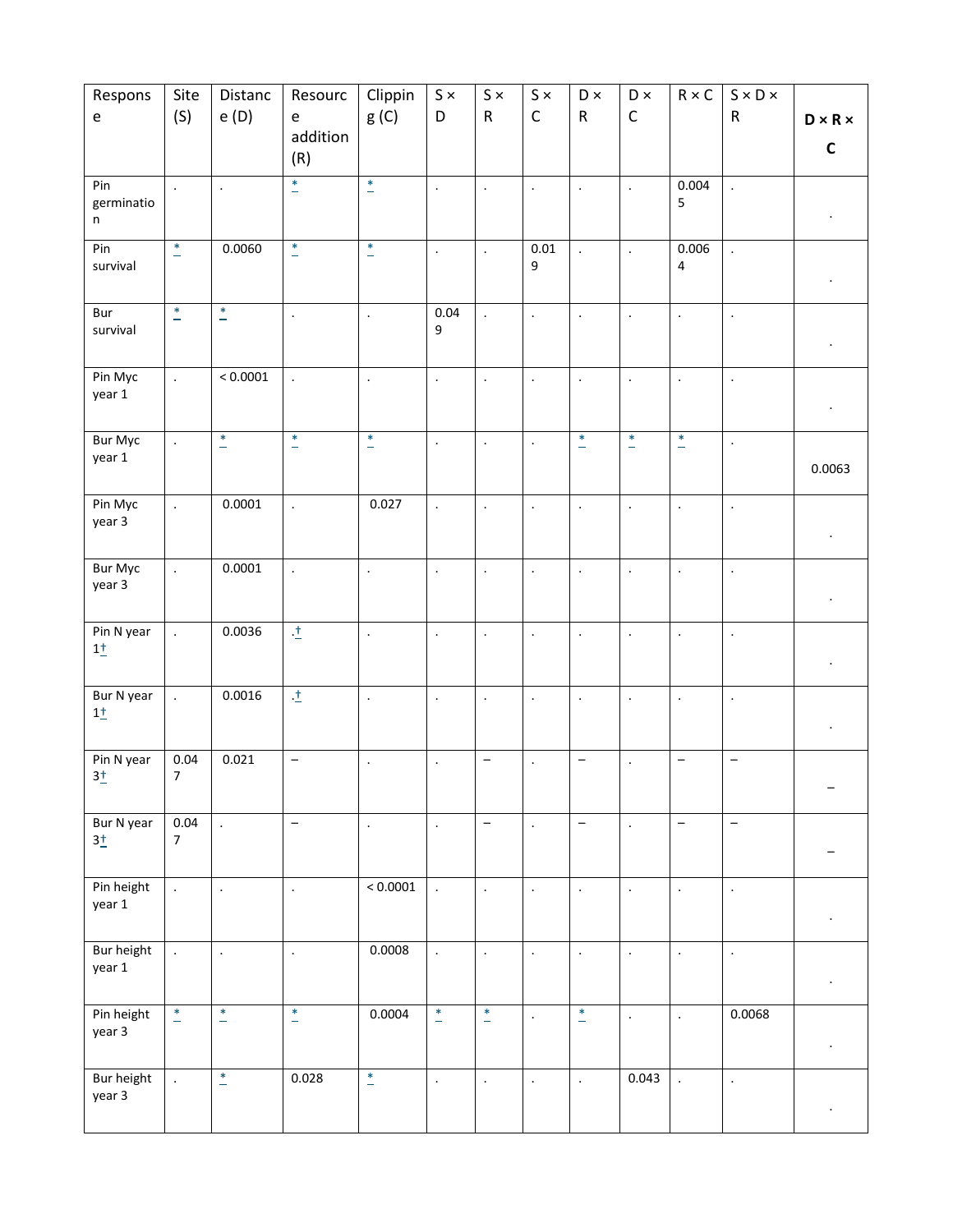| Pin mass<br>year 1 | $\ast$<br>$\overline{\phantom{m}}$ | $\bullet$ | $\ast$<br>$\overline{\phantom{0}}$ |        | $\cdot$   | 0.02<br>3 | $\cdot$ | $\bullet$ | $\bullet$ | $\cdot$ | $\bullet$ |  |
|--------------------|------------------------------------|-----------|------------------------------------|--------|-----------|-----------|---------|-----------|-----------|---------|-----------|--|
|                    |                                    |           |                                    |        |           |           |         |           |           |         |           |  |
| Pin mass<br>year 3 | $\bullet$                          | $\cdot$   | $\bullet$                          | 0.0028 | $\bullet$ | ٠.        | $\cdot$ | $\cdot$   | $\cdot$   | $\cdot$ | $\bullet$ |  |
|                    |                                    |           |                                    |        |           |           |         |           |           |         |           |  |
|                    |                                    |           |                                    |        |           |           |         |           |           |         |           |  |
| Bur mass           | $\bullet$                          | $\cdot$   | $\bullet$                          | 0.0007 | $\cdot$   |           | $\cdot$ | $\cdot$   | $\cdot$   | $\cdot$ | $\bullet$ |  |
| year 3             |                                    |           |                                    |        |           |           |         |           |           |         |           |  |
|                    |                                    |           |                                    |        |           |           |         |           |           |         |           |  |

† Foliar N contents measured only in the control and +W resource-addition treatments in year 1, and only in control treatments in year 3.

All hypotheses were tested across full factorial design for interactions. Unless specifically mentioned, reported effects were significant across (and did not interact with) other experimental treatments.

## Results

Distance from trees (**[Fig.](https://besjournals.onlinelibrary.wiley.com/doi/full/10.1111/j.1365-2745.2006.01202.x#f3) 3**) and clipping of herbaceous vegetation (**[Fig.](https://besjournals.onlinelibrary.wiley.com/doi/full/10.1111/j.1365-2745.2006.01202.x#f4) 4**) both had many significant main effects, and relatively few interactions with other treatments (**[Table](https://besjournals.onlinelibrary.wiley.com/doi/full/10.1111/j.1365-2745.2006.01202.x#t2) 2**). Distance primarily influenced survival, mycorrhizal infection and foliar nutrient concentrations, while clipping influenced germination and survival of pin oaks, and the growth of both oak species. Resource addition (**[Fig.](https://besjournals.onlinelibrary.wiley.com/doi/full/10.1111/j.1365-2745.2006.01202.x#f5) 5**) had fewer significant effects, most of which were marginal-to-significant interactions, with more-significant effects for pin oaks (significant effects on germination, survival, above-ground mass in year 1 and heights in year 3) than for bur oaks (significant effects only on mycorrhizal infection in year 1 and heights in year 3).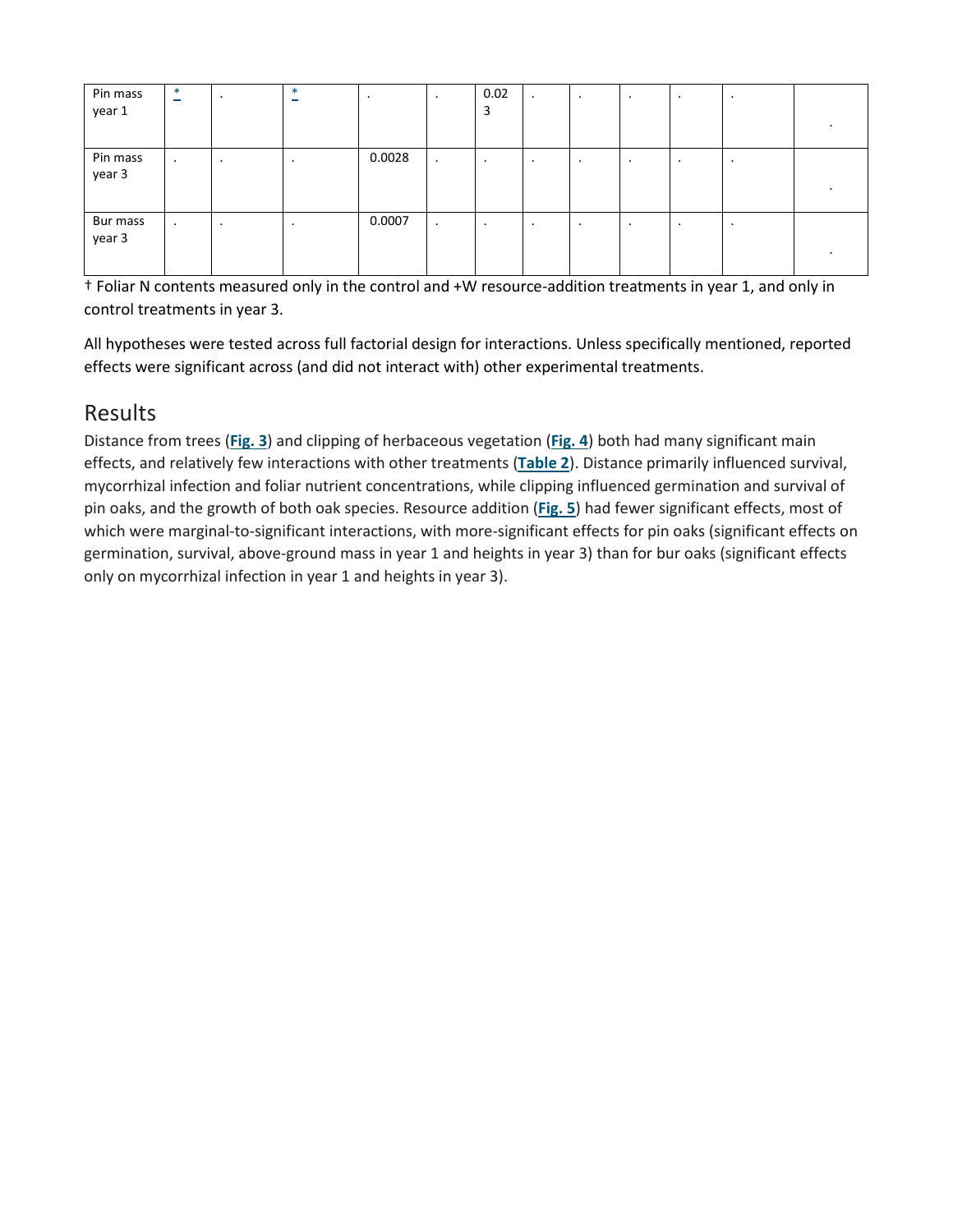

**Figure 3** Significant effects of distance from trees on mycorrhizal infection (a–d), foliar N concentrations (e–g), survival to year 3 (h, i) and height (j, k) of pin and bur oak seedlings. Error bars are 1 SE. In b and j, C = resource addition control, +W = water addition treatment and +N (j only) = nitrogen addition treatment. All effects shown significant at *P* < 0.05, except significant three-way interactions, which were significant at *P* < 0.01; see **[Table](https://besjournals.onlinelibrary.wiley.com/doi/full/10.1111/j.1365-2745.2006.01202.x#t2) 2** for exact *P*-values.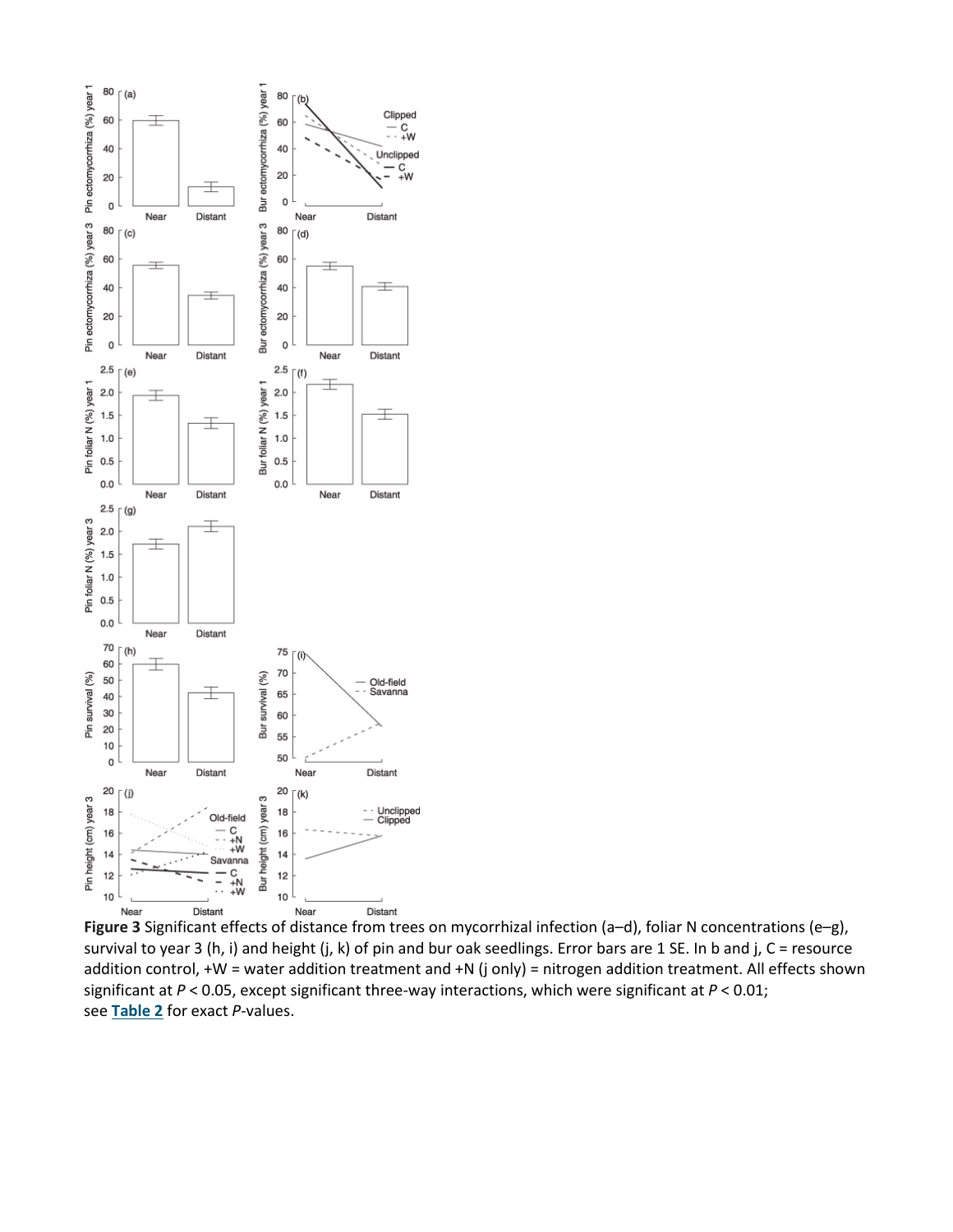

**Figure 4** Significant effects of clipping on germination (a), survival to year 3 (b, c), height (d–g), and mass (h, i) of pin and bur oak seedlings. In a and b, C = resource addition control, +W = water addition treatment and +N = nitrogen addition treatment. All effects shown significant at *P* < 0.05; see **[Table](https://besjournals.onlinelibrary.wiley.com/doi/full/10.1111/j.1365-2745.2006.01202.x#t2) 2** for exact *P*-values.



**Figure 5** Significant effects of resource addition on year 3 bur oak heights (a) and year 1 pin oak shoot mass (b). Significant interactions of resource addition with distance are shown in **[Figure](https://besjournals.onlinelibrary.wiley.com/doi/full/10.1111/j.1365-2745.2006.01202.x#f3) 3**(b, j); and significant interactions with clipping are shown in **[Figure](https://besjournals.onlinelibrary.wiley.com/doi/full/10.1111/j.1365-2745.2006.01202.x#f4) 4**(a, b). Treatment codes are C = resource addition control, +W = water addition treatment and +N = nitrogen addition treatment. All effects shown significant at *P* < 0.05; see **[Table](https://besjournals.onlinelibrary.wiley.com/doi/full/10.1111/j.1365-2745.2006.01202.x#t2) 2** for exact *P*-values.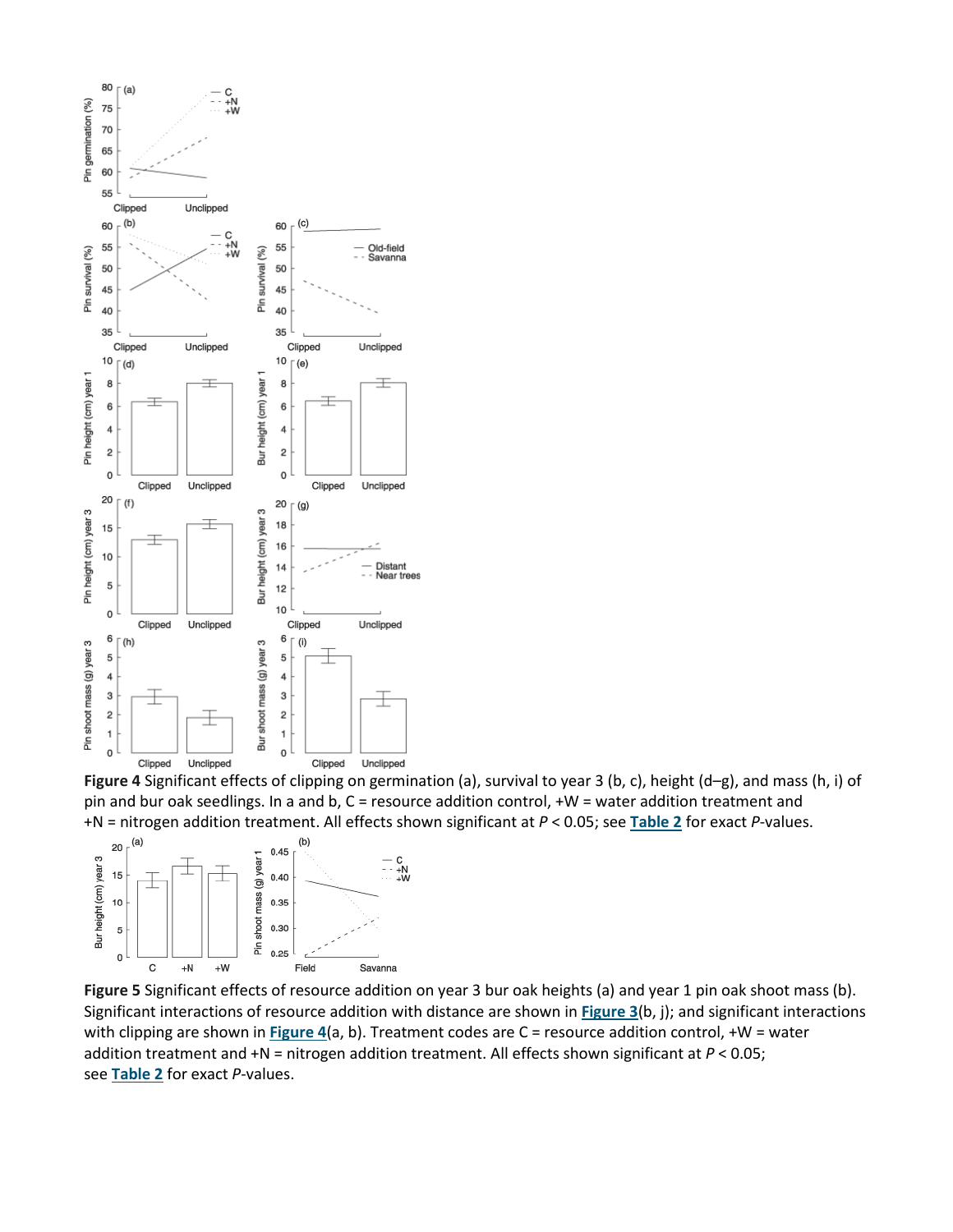#### distance from trees

Mycorrhizal infection was higher near trees for both pin and bur oak seedlings at both year 1 and year 3 (**Fig. [3a–d](https://besjournals.onlinelibrary.wiley.com/doi/full/10.1111/j.1365-2745.2006.01202.x#f3)**; pin oaks year 1, *F* = 154.12, *P*1,11 < 0.0001; pin oaks year 3, *F* = 41.70, *P*1,10 = 0.0001). Mycorrhizal infection of bur oak in year 1 showed a significant interaction between distance, clipping and resource addition (**[Fig.](https://besjournals.onlinelibrary.wiley.com/doi/full/10.1111/j.1365-2745.2006.01202.x#f3) 3b**; *F* = 8.48; *P*1,34 = 0.0063), while mycorrhizal infection of bur oak at year 3 had a significant main effect of distance (**[Fig.](https://besjournals.onlinelibrary.wiley.com/doi/full/10.1111/j.1365-2745.2006.01202.x#f3) 3d**; *F* = 32.59, *P*1,11 = 0.0001).

Foliar N concentrations were higher in seedlings near trees than distant from trees in year 1 for both pin oak seedlings (**[Fig.](https://besjournals.onlinelibrary.wiley.com/doi/full/10.1111/j.1365-2745.2006.01202.x#f3) 3e**; *F* = 14.25, *P*1,10 = 0.0036) and bur oak seedlings (**[Fig.](https://besjournals.onlinelibrary.wiley.com/doi/full/10.1111/j.1365-2745.2006.01202.x#f3) 3f**; *F* = 18.52, *P*1,10 = 0.0016). At year 3 the pattern had reversed for pin oaks (**[Fig.](https://besjournals.onlinelibrary.wiley.com/doi/full/10.1111/j.1365-2745.2006.01202.x#f3) 3g**, *F* = 7.86; *P*1,9 = 0.021), while foliar N of bur oak at year 3 was not significantly affected by distance.

Survival was higher near trees than distant from trees for pin oaks in both sites (**[Fig.](https://besjournals.onlinelibrary.wiley.com/doi/full/10.1111/j.1365-2745.2006.01202.x#f3) 3h**; *F* = 11.49, *P*1,11 = 0.0060) and for bur oaks only in old-fields (**[Fig.](https://besjournals.onlinelibrary.wiley.com/doi/full/10.1111/j.1365-2745.2006.01202.x#f3) 3i**; Site × Distance interaction, *F* = 5.02; *P*1,10 = 0.049). There was no effect of distance from trees on growth of either oak species at year 1. Bur oak height at year 3 was lower in near-trees in unclipped plots, but showed no response to distance in clipped plots ([Fig.](https://besjournals.onlinelibrary.wiley.com/doi/full/10.1111/j.1365-2745.2006.01202.x#f3) 3k;  $F = 4.31$ ,  $P_{1,51} = 0.043$ ). Distance from trees influenced how heights of pin oaks at year 3 responded to resource addition and site, but had no clear direct effect ([Fig.](https://besjournals.onlinelibrary.wiley.com/doi/full/10.1111/j.1365-2745.2006.01202.x#f3) 3j; significant three-way interaction,  $F = 4.88$ ,  $P_{3,31} = 0.0068$ ). In control plots there was no effect of distance on pin oak seedling heights; watering increased height growth in near-tree plots in old-fields, and in distant plots in savannas; while N additions increased heights of pin oaks at year 3 in distant plots in oldfields and to a lesser degree in near-tree plots in savannas, but had a small negative effect on heights in distant plots in savannas.

#### clipping of herbaceous competition

Germination of pin oaks was greater in unclipped plots with water and unclipped plots with nitrogen additions than in clipped plots or unclipped control plots (**[Fig.](https://besjournals.onlinelibrary.wiley.com/doi/full/10.1111/j.1365-2745.2006.01202.x#f4) 4a**; *F* = 5.6; *P*2,69 = 0.0045). Germination of bur oaks was also marginally higher in unclipped than clipped plots, but this relationship was not significant (*P =* 0.058; data not shown).

Survival of pin oaks was significantly higher in clipped +W and +N plots than controls, and lower in unclipped +N plots than in unclipped +W or control plots (**[Fig.](https://besjournals.onlinelibrary.wiley.com/doi/full/10.1111/j.1365-2745.2006.01202.x#f4) 4b**; *F* = 5.46, *P*2,66 = 0.0064). Survival was also higher in clipped savanna than unclipped savanna plots (**[Fig.](https://besjournals.onlinelibrary.wiley.com/doi/full/10.1111/j.1365-2745.2006.01202.x#f4) 4c**; *F* = 0.019, *P*1,66 = 0.019), but there was no difference in survival in old-fields.

In year 1, clipping reduced heights of both pin ([Fig.](https://besjournals.onlinelibrary.wiley.com/doi/full/10.1111/j.1365-2745.2006.01202.x#f4) 4d;  $F = 19.59$ ,  $P_{1.64} < 0.0001$ ) and bur (**[Fig.](https://besjournals.onlinelibrary.wiley.com/doi/full/10.1111/j.1365-2745.2006.01202.x#f4) 4e**; *F* = 12.51; *P*1,65 = 0.0008) oak seedlings. In year 3, clipping reduced heights of pin oak ([Fig.](https://besjournals.onlinelibrary.wiley.com/doi/full/10.1111/j.1365-2745.2006.01202.x#f4) 4f;  $F = 14.45$ ;  $P_{1,50} = 0.0004$ ), and bur oak in near-tree plots but not distant plots (**[Fig.](https://besjournals.onlinelibrary.wiley.com/doi/full/10.1111/j.1365-2745.2006.01202.x#f4) 4g**; *F* = 4.31, *P*1,51 = 0.043). In contrast to the effects of clipping on height, in year 3 clipping increased above-ground biomass of both pin ([Fig.](https://besjournals.onlinelibrary.wiley.com/doi/full/10.1111/j.1365-2745.2006.01202.x#f4) 4h;  $F = 9.59$ ,  $P_{1,71} = 0.0028$ ) and bur oak seedlings (**[Fig.](https://besjournals.onlinelibrary.wiley.com/doi/full/10.1111/j.1365-2745.2006.01202.x#f4) 4i**; *F* = 12.53, *P*1,71 = 0.0007). Thus, seedlings were shorter but had more above-ground biomass in clipped plots than in unclipped plots; seedlings in unclipped plots were often noticeably etiolated.

Ectomycorrhizal infection of pin oaks at year 3 was higher in clipped than unclipped plots (49.4 ± 2.9% and 43.6 ± 2.9% of root tips, respectively; *F* = 5.14, *P*1,53 = 0.027), while ectomycorrhizal infection of bur oaks at year 1 was also higher in clipped plots than unclipped plots, except in near-tree C plots, where the extent of infection was similar in clipped and unclipped plots ([Fig.](https://besjournals.onlinelibrary.wiley.com/doi/full/10.1111/j.1365-2745.2006.01202.x#f3) 3b;  $F = 8.48$ ;  $P_{1,34} = 0.0063$ ).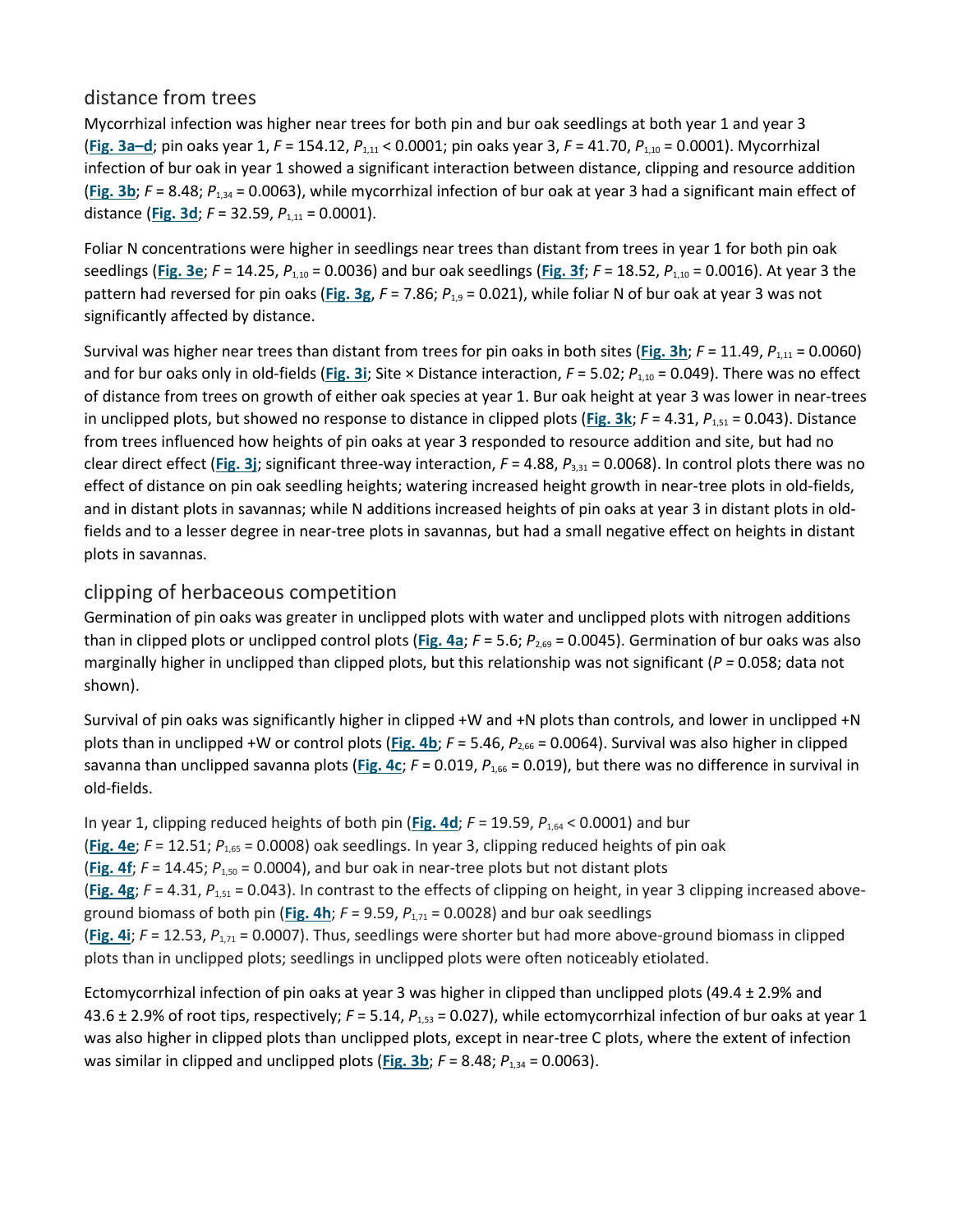#### resource addition (water and nitrogen)

The effects of resource addition were largely as part of significant interactions (**[Table](https://besjournals.onlinelibrary.wiley.com/doi/full/10.1111/j.1365-2745.2006.01202.x#t2) 2**), with the sole exception of heights of bur oaks at year 3, which were higher in +N plots than controls, with +W plots intermediate ([Fig.](https://besjournals.onlinelibrary.wiley.com/doi/full/10.1111/j.1365-2745.2006.01202.x#f5) 5a;  $F = 3.93$ ,  $P_{2,40} = 0.0276$ ). The +W treatment and to a lesser extent the +N treatment resulted in increased germination of pin oaks in unclipped but not clipped plots (**[Fig.](https://besjournals.onlinelibrary.wiley.com/doi/full/10.1111/j.1365-2745.2006.01202.x#f4) 4a**; *F* = 5.6; *P*2,69 = 0.0045). In clipped plots, both +W and +N increased survival of pin oaks, while in unclipped plots survival was higher in control and +W plots than in +N plots ([Fig.](https://besjournals.onlinelibrary.wiley.com/doi/full/10.1111/j.1365-2745.2006.01202.x#f4) 4b;  $F = 5.46$ ,  $P_{2,66} = 0.0064$ ).

Nitrogen addition strongly reduced above-ground biomass of pin oaks at year 1 in old-fields, with a smaller negative effect in savannas, while water addition caused a small increase in above-ground biomass of pin oak at year 1 in old-fields and a small decrease in above-ground biomass of pin oak at year 1 in savannas (**[Fig.](https://besjournals.onlinelibrary.wiley.com/doi/full/10.1111/j.1365-2745.2006.01202.x#f5) 5b**; *F* = 4.14, *P*2,44 = 0.023). Heights of pin oaks at year 3 showed a significant three-way interaction of site, distance and resource addition (**[Fig.](https://besjournals.onlinelibrary.wiley.com/doi/full/10.1111/j.1365-2745.2006.01202.x#f3) 3j**; *F* = 4.88, *P*3,31 = 0.0068); watering increased heights at year 3 in near-tree plots in old-fields, and in distant-from-tree plots in savannas, while N additions increased heights of pin oaks at year 3 distant-from-tree plots in old-fields and to a lesser degree in near-tree plots in savannas, but had a small negative effect on height, distant from trees in savannas.

#### site (old-fields vs. savannas)

The only significant main effect of site was on foliar N concentrations at year 3, which were lower in savannas than in old-fields for both pin oaks and bur oaks (pin oaks: old-fields, 2.07  $\pm$  0.11%; savannas, 1.67 ± 0.10%; *F* = 8.03, *P*1,4 = 0.047; and bur oaks: old-fields, 2.01 ± 0.11%; savannas, 1.57 ± 0.11%; *F* = 8.07, *P*1,4 = 0.047). There were also significant interactions of site with distance, clipping and resource addition (**[Table](https://besjournals.onlinelibrary.wiley.com/doi/full/10.1111/j.1365-2745.2006.01202.x#t2) 2**), described above and in **Figs 3(i,j), [4\(c\) and 5\(b](https://besjournals.onlinelibrary.wiley.com/doi/full/10.1111/j.1365-2745.2006.01202.x#f3%20#f4%20#f5)**).

#### site variables

Maximum soil moisture TDR measurements were slightly higher near trees than distant from trees (21.0  $\pm$  0.8% near trees vs. 20.2 ± 0.8% distant; *F* = 5.25,  $P_{1,11}$  = 0.043). However, mean and minimum soil moisture did not vary between site types or distances, and there were no obvious differences in drying and wetting trends. There were no significant differences between sites or distances in ion-exchange-resin-available NO<sub>3</sub>-N, NH<sub>4</sub>-N and PO4-P measurements.

Herbaceous vegetation was influenced by site habitat type, and in savannas, by watering. Principal component axes one and two explained 50.0% and 30.0% of the variance, respectively. There were no significant effects of site or resource addition on PCA axis 1, but there was a significant site effect and interaction of site with resource-addition on axis 2 (*F =* 47.86, *P*1,4 = 0.0023 and *F* = 3.4, *P*3,66 = 0.023, respectively).

#### cage effects

The only significant effects of cages were on germination of pin oaks and height growth of bur oak (at both year 1 and 3). Germination of pin oaks was higher in uncaged controls than caged controls (74  $\pm$  3% and 59  $\pm$  5%, respectively,  $P_{1,23}$  = 0.047; not shown). There was a significant interaction between cages and distance for heights of bur oak at year 1 and year 3, with a negative effect of cages on heights at year 1 distant from trees, but a positive effect on heights at year 1 near trees (Distance × Cage interaction; *F* = 9.70, *P*1,20 = 0.0055; data not shown), and a positive effect of cages on heights of bur oak at year 3 (*F =* 6.99, *P*1,18 = 0.017; data not shown).

## **Discussion**

The factors limiting oak seedling establishment can be conceptualized as a series of largely independent environmental filters, the combination of which determines if tree seedlings establish and survive. Both herbaceous competition and distance from trees influenced seedling survival and growth, yet there was little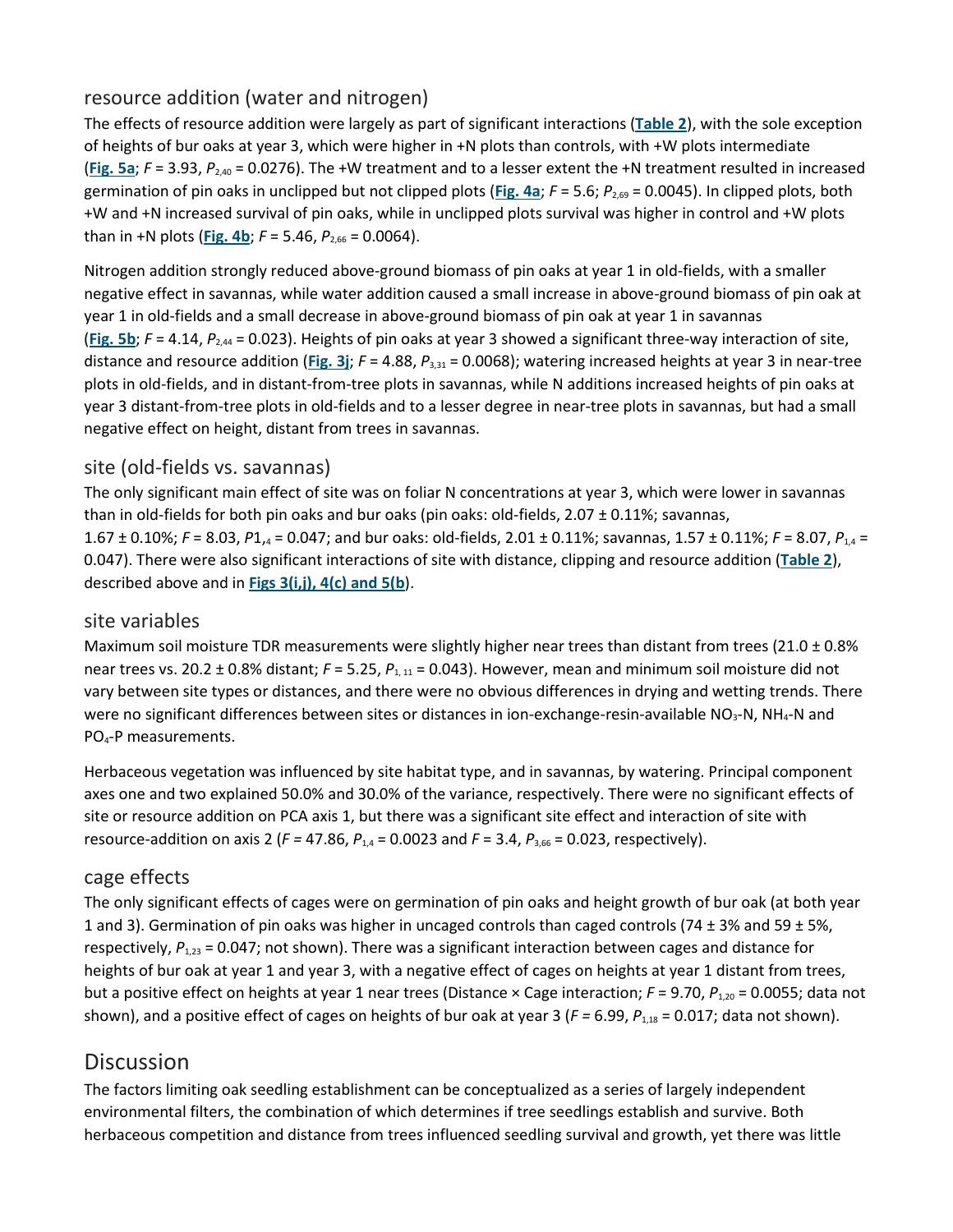evidence of interactions between them. Thus, while being near trees benefited seedlings, probably via increased mycorrhizal infection, competition from herbaceous vegetation remains an important limitation on seedlings regardless of distance from trees. The effects of resource addition, in contrast, appeared to be largely dependent on herbaceous context and on site. Adding resources had strong indirect effects by increasing competition from herbaceous vegetation (**Davis** *et al***[. 1999](https://besjournals.onlinelibrary.wiley.com/doi/full/10.1111/j.1365-2745.2006.01202.x#b12)**; **[Turkington](https://besjournals.onlinelibrary.wiley.com/doi/full/10.1111/j.1365-2745.2006.01202.x#b37)** *et al***. 2002**). Overall, the effects of resource addition were less important than distance from trees or clipping herbaceous-competition in influencing seedling success.

#### distance from trees

The increased mycorrhizal infection and foliar N concentrations of seedlings near adult trees was largely consistent with prior studies of oaks (**[Dickie](https://besjournals.onlinelibrary.wiley.com/doi/full/10.1111/j.1365-2745.2006.01202.x#b38)** *et al***. 2002**; **Dickie** *et al***[. 2005](https://besjournals.onlinelibrary.wiley.com/doi/full/10.1111/j.1365-2745.2006.01202.x#b11)**) and other species (**[Baylis](https://besjournals.onlinelibrary.wiley.com/doi/full/10.1111/j.1365-2745.2006.01202.x#b16)  [1980](https://besjournals.onlinelibrary.wiley.com/doi/full/10.1111/j.1365-2745.2006.01202.x#b16)**; **Perry** *et al***[. 1989](https://besjournals.onlinelibrary.wiley.com/doi/full/10.1111/j.1365-2745.2006.01202.x#b17)**; **[Terwilliger & Pastor 1999](https://besjournals.onlinelibrary.wiley.com/doi/full/10.1111/j.1365-2745.2006.01202.x#b18)**; **[Simard & Durall 2004](https://besjournals.onlinelibrary.wiley.com/doi/full/10.1111/j.1365-2745.2006.01202.x#b30)**; **[Nara 2005](https://besjournals.onlinelibrary.wiley.com/doi/full/10.1111/j.1365-2745.2006.01202.x#b20)**), although the present study was the first time increased survival of oak seedlings near established trees has been observed. This contrasts with the expectation that survival will be lower in seedlings near conspecific trees due to disease (**[Connell 1970](https://besjournals.onlinelibrary.wiley.com/doi/full/10.1111/j.1365-2745.2006.01202.x#b39)**; **[Janzen 1970](https://besjournals.onlinelibrary.wiley.com/doi/full/10.1111/j.1365-2745.2006.01202.x#b40)**; **[Packer & Clay 2000](https://besjournals.onlinelibrary.wiley.com/doi/full/10.1111/j.1365-2745.2006.01202.x#b28)**; **Wills** *et al***[. 2006](https://besjournals.onlinelibrary.wiley.com/doi/full/10.1111/j.1365-2745.2006.01202.x#b41)**). The difference between savannas and oldfields in the effect of proximity to trees on bur oak survival is particularly interesting: facilitation is generally expected to be more important in harsh sites (**[Callaway](https://besjournals.onlinelibrary.wiley.com/doi/full/10.1111/j.1365-2745.2006.01202.x#b1)** *et al***. 2002**; **[Lortie & Callaway 2006](https://besjournals.onlinelibrary.wiley.com/doi/full/10.1111/j.1365-2745.2006.01202.x#b42)**), yet for bur oaks facilitation was found in old-fields (which had higher overall survival) and not in savannas. This finding supports suggestions that there may be limitations to the hypothesis that facilitation is more important in stressful sites (**[Maestre](https://besjournals.onlinelibrary.wiley.com/doi/full/10.1111/j.1365-2745.2006.01202.x#b2)** *et al***. 2005**; **[Riginos](https://besjournals.onlinelibrary.wiley.com/doi/full/10.1111/j.1365-2745.2006.01202.x#b43)** *et al***. 2005**; **[Maestre](https://besjournals.onlinelibrary.wiley.com/doi/full/10.1111/j.1365-2745.2006.01202.x#b44)** *et al***. 2006**).

The positive effects of being near established trees were probably due to increased mycorrhizal infection (**[Dickie](https://besjournals.onlinelibrary.wiley.com/doi/full/10.1111/j.1365-2745.2006.01202.x#b34)  [& Reich 2005](https://besjournals.onlinelibrary.wiley.com/doi/full/10.1111/j.1365-2745.2006.01202.x#b34)**), which would explain increased foliar N concentrations in seedlings in year 1. Other studies have found higher N availability near trees than distant from trees (**[Weltzin & McPherson 1999](https://besjournals.onlinelibrary.wiley.com/doi/full/10.1111/j.1365-2745.2006.01202.x#b10)**; **[Reich](https://besjournals.onlinelibrary.wiley.com/doi/full/10.1111/j.1365-2745.2006.01202.x#b26)** *et al***. [2001](https://besjournals.onlinelibrary.wiley.com/doi/full/10.1111/j.1365-2745.2006.01202.x#b26)**; **[Dijkstra](https://besjournals.onlinelibrary.wiley.com/doi/full/10.1111/j.1365-2745.2006.01202.x#b27)** *et al***. 2006**), which could also explain higher seedling foliar N near trees; however, using ionexchange-resin measurements, we did not detect a significant effect of distance on available N, nor did bioindicators of available N show a distance effect in earlier studies at this site (**Dickie** *et al***[. 2005](https://besjournals.onlinelibrary.wiley.com/doi/full/10.1111/j.1365-2745.2006.01202.x#b11)**). Our near-tree plots were just outside drip-line, while previous measures of soil N near trees were taken under canopy. Assuming that our measurements at the actual locations of the plots are the best indication of available N, increased mycorrhizal infection is the most likely explanation for elevated foliar N concentrations in seedlings near adult trees.

In other studies, low mycorrhizal infection distant from established ectomycorrhizal vegetation has been linked to reduced growth of seedlings (**[Baylis 1980](https://besjournals.onlinelibrary.wiley.com/doi/full/10.1111/j.1365-2745.2006.01202.x#b16)**; **Perry** *et al***[. 1989](https://besjournals.onlinelibrary.wiley.com/doi/full/10.1111/j.1365-2745.2006.01202.x#b17)**; **Dickie** *et al***[. 2002](https://besjournals.onlinelibrary.wiley.com/doi/full/10.1111/j.1365-2745.2006.01202.x#b38)**; **[Simard & Durall](https://besjournals.onlinelibrary.wiley.com/doi/full/10.1111/j.1365-2745.2006.01202.x#b30)  [2004](https://besjournals.onlinelibrary.wiley.com/doi/full/10.1111/j.1365-2745.2006.01202.x#b30)**; **Dickie** *et al***[. 2005](https://besjournals.onlinelibrary.wiley.com/doi/full/10.1111/j.1365-2745.2006.01202.x#b11)**); this phenomenon was not observed in the present study. Pin oak foliar N concentration also showed a reversal of pattern by year 3, with higher N distant from trees than near trees, which is inconsistent with prior results (**[Dickie](https://besjournals.onlinelibrary.wiley.com/doi/full/10.1111/j.1365-2745.2006.01202.x#b11)** *et al***. 2005**). These contrasting results may reflect the complex interactions of trees with seedlings: while trees may facilitate seedling mycorrhizal infection they are also competing with seedlings for light, soil nutrients and water. The net outcome of these interactions may depend on the distance between trees and seedlings and available resource levels (**[Dickie](https://besjournals.onlinelibrary.wiley.com/doi/full/10.1111/j.1365-2745.2006.01202.x#b11)** *et al***. 2005**).

#### clipping of herbaceous competition

There were positive effects of clipping on seed- ling survival and growth, with increased biomass but reduced heights in clipped plots for both pin oak and bur oak. We had expected that the effect of clipping would be greater in old-fields than in savannas based on the suggestion by **Davis** *et al***[. \(2005](https://besjournals.onlinelibrary.wiley.com/doi/full/10.1111/j.1365-2745.2006.01202.x#b8)**) that non-indigenous grasses in old-fields inhibit oak seedling growth more than the native herbaceous vegetation of savannas. This was not found to be true. It should be noted, however, that our treatment (above-ground clipping) probably reduced,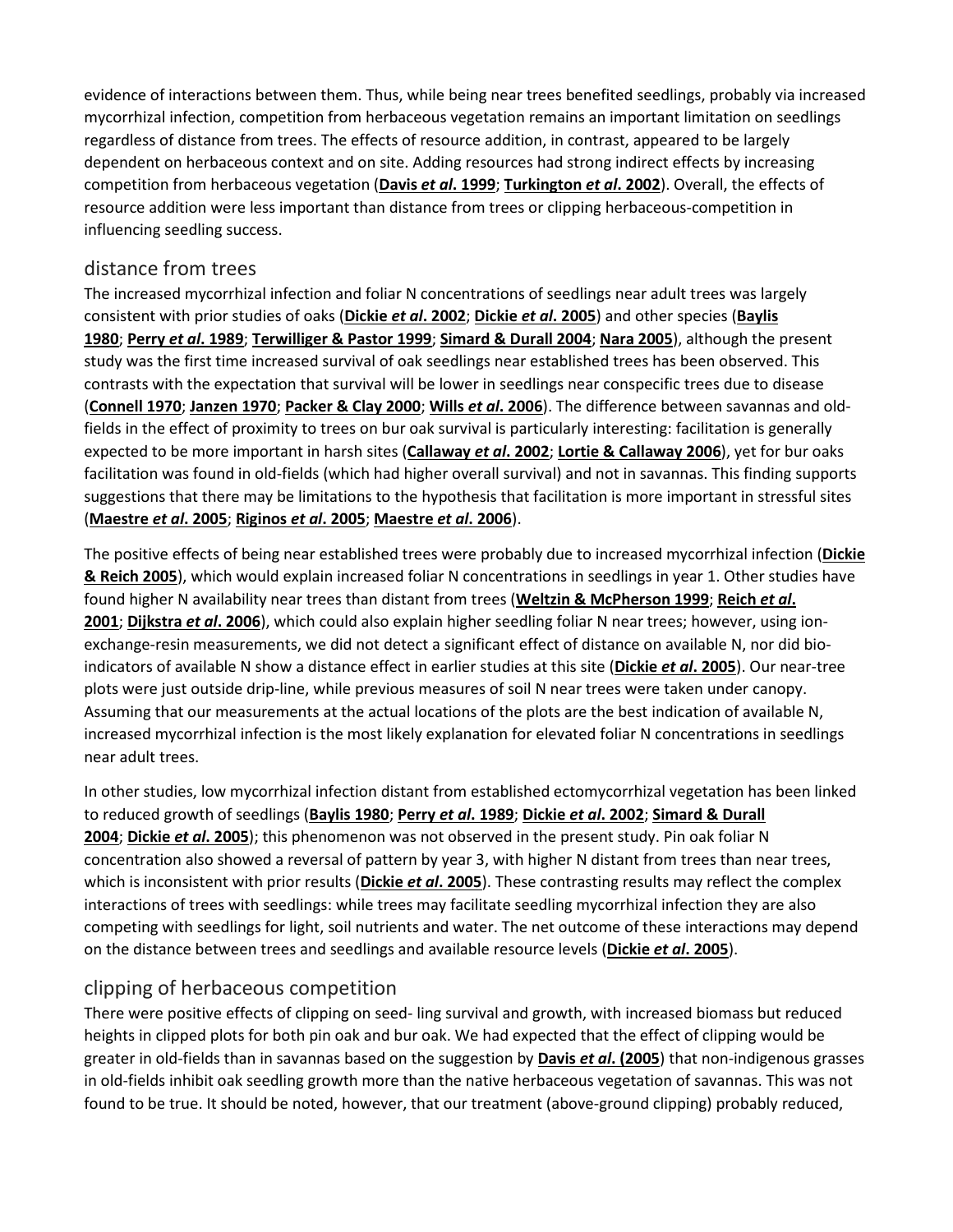but may not have entirely removed, below-ground influences, which Davis and colleagues suggest are the primary mechanism of oak growth inhibition by non-native grasses (**Davis** *et al***[. 2005](https://besjournals.onlinelibrary.wiley.com/doi/full/10.1111/j.1365-2745.2006.01202.x#b8)**).

Higher germination of pin oaks in unclipped +W and +N plots than in clipped plots was likely related to soil moisture. In unclipped plots herbaceous vegetation shaded the ground, creating better conditions for germination and protecting young seedlings from desiccation. This pattern was not observed for bur oaks, perhaps because bur oak germinates in the autumn, when moisture is typically less limiting. Adding resources may have benefited herbaceous vegetation more than oak seedlings (**Davis** *et al***[. 1999](https://besjournals.onlinelibrary.wiley.com/doi/full/10.1111/j.1365-2745.2006.01202.x#b12)**); increased herbaceous growth would explain increased germination in +N and +W plots (via increased shading creating cooler, moister conditions in surface soils).

Clipping also increased mycorrhizal infection of pin oak at year 3 and of bur oak at year 1 (except in +W neartree plots). This is consistent with observations of increased mycorrhizal infection of oak seedlings following partial canopy removals (**[Zhou & Sharik 1997](https://besjournals.onlinelibrary.wiley.com/doi/full/10.1111/j.1365-2745.2006.01202.x#b45)**) and may reflect competition for light reducing the availability of photosynthate to support the costs of supporting mycorrhizal fungi (**[Haskins & Gehring 2005](https://besjournals.onlinelibrary.wiley.com/doi/full/10.1111/j.1365-2745.2006.01202.x#b46)**; **[Corrêa](https://besjournals.onlinelibrary.wiley.com/doi/full/10.1111/j.1365-2745.2006.01202.x#b47)** *et al***. [2006](https://besjournals.onlinelibrary.wiley.com/doi/full/10.1111/j.1365-2745.2006.01202.x#b47)**).

#### resource (water and nitrogen) addition

Resource addition had few direct effects (only an increase in heights of bur oak at year 3 in the +N treatment), but had a number of interactions with other treatments. These complex interactions may reflect the opposing direct effects and indirect effects of resource addition: adding water and nitrogen influenced both pin oak seedlings and herbaceous competition. Grasses can compete strongly with trees for nitrogen (**[Clinton & Mead](https://besjournals.onlinelibrary.wiley.com/doi/full/10.1111/j.1365-2745.2006.01202.x#b48)  [1994](https://besjournals.onlinelibrary.wiley.com/doi/full/10.1111/j.1365-2745.2006.01202.x#b48)**) and in some cases the indirect effect of adding resources via increased competition with herbaceous vegetation may result in a net negative effect on oak seedlings (**Davis** *et al***[. 1999](https://besjournals.onlinelibrary.wiley.com/doi/full/10.1111/j.1365-2745.2006.01202.x#b12)**; **[Turkington](https://besjournals.onlinelibrary.wiley.com/doi/full/10.1111/j.1365-2745.2006.01202.x#b37)** *et al***. 2002**). This could be considered as evidence for weak context dependency; the local competitive context of seedlings determines their response to nutrients. Most of the effects of resource addition were apparent only on pin oak seedlings, with few effects of resource addition on bur oak seedlings. Bur oaks germinate in the autumn and quickly establish a deep taproot. Thus, bur oaks may be less responsive to resource addition (both direct and indirect effects).

#### site effects

Where significant site effects were found, seedlings were generally favoured in old-fields as compared with savannas. Both pin and bur oak survival were higher in old-fields, pin oak shoot mass was generally higher at both year 1 and 3, and year 3 foliar N was higher in old-fields.

Our selection of large openings in savannas may have biased our sample towards particularly harsh sites: the absence of oak regeneration in these sites may reflect poor conditions for oak establishment. At least two of our savanna sites also had some evidence of past agricultural use and it is likely that the third site may also have been grazed or otherwise influenced in the past (although probably much longer ago than in the old-fields). Nonetheless, the vegetation in all three savanna sites was distinct from old-fields, with greater dominance by native species and fewer non-indigenous grasses. Site differences in herbaceous communities (apparent as significant Site × Distance interaction on PCA axis 2) were mainly driven by a higher abundance of *Poa* in oldfields and *Andropogon* and *Carex* in savannas. The significant interaction of site and resource-addition treatment was the result of a reduction in the abundance of *Helianthus* in watered savanna plots, while *Helianthus* was largely absent from old-fields regardless of watering.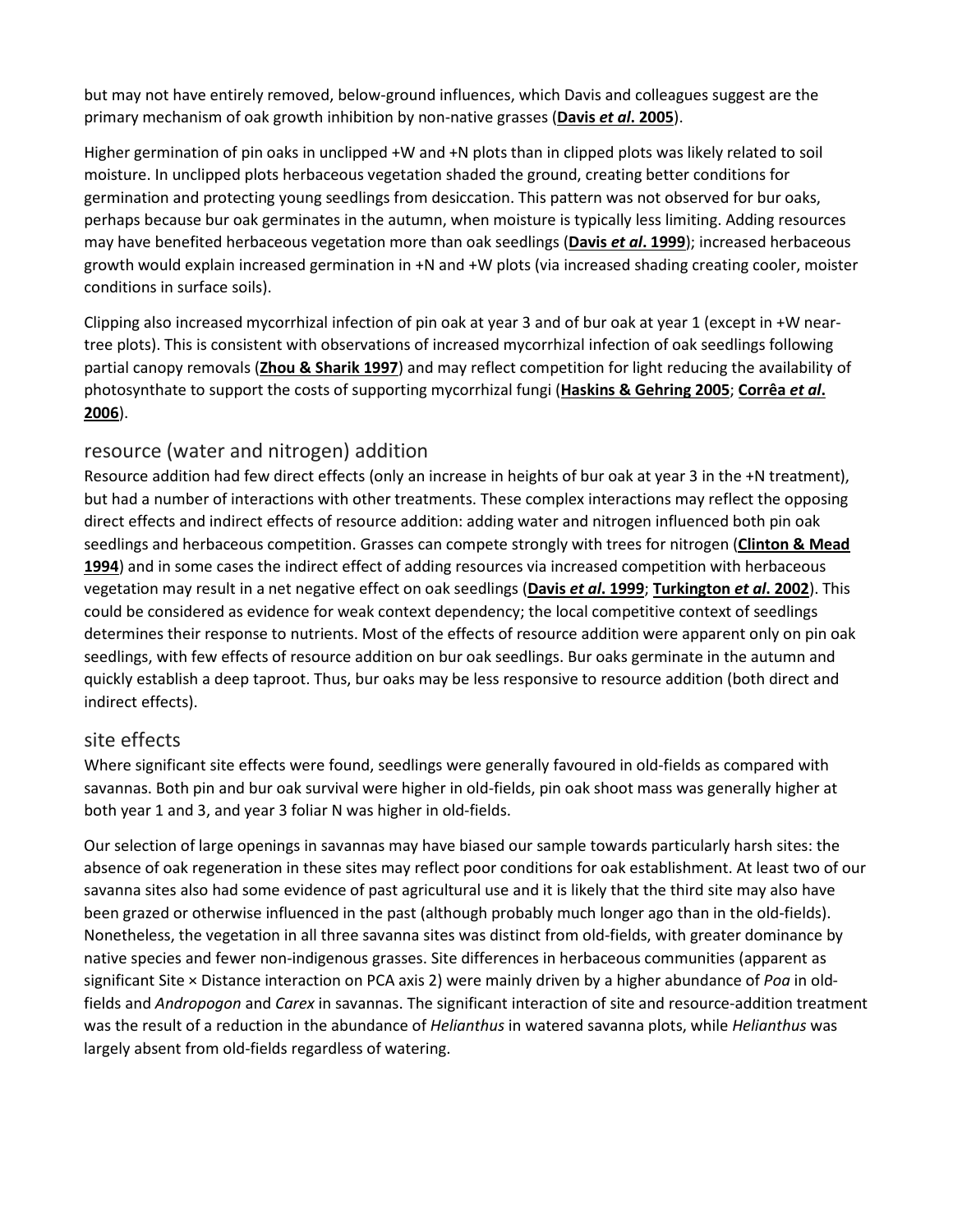# **Conclusions**

Proximity to established trees and competition from herbaceous vegetation both had strong effects on seedling survival and growth, but with little evidence of interaction with each other. This implies that while being close to established trees is an important determinant of increased seedling mycorrhizal infection and nutrient uptake, seedling success remains strongly limited by herbaceous competition both near and distant from trees. This confirms earlier studies on the effects of distance (**Dickie** *et al***[. 2005](https://besjournals.onlinelibrary.wiley.com/doi/full/10.1111/j.1365-2745.2006.01202.x#b11)**) and the effects of herbaceous competition (**Davis** *et al***[. 1999](https://besjournals.onlinelibrary.wiley.com/doi/full/10.1111/j.1365-2745.2006.01202.x#b12)**), and suggests that each process can be understood in the absence of the other.

One way to conceptualize the limits on oak recruitment is as a series of independent environmental filters. Relatively few acorns disperse distant from trees (**[Weltzin & McPherson 1999](https://besjournals.onlinelibrary.wiley.com/doi/full/10.1111/j.1365-2745.2006.01202.x#b10)**). Our results suggest that these few are at a significant disadvantage in terms of mycorrhizal infection, nutrient uptake and survival. In addition, all oak seedlings, regardless of distance from trees, must successfully compete with herbaceous vegetation. The slow woody encroachment of oaks into old-fields and savannas is likely to be the result of the combined effects of these environmental filters.

## Acknowledgements

A large number of research interns contributed to this experiment; we specifically thank A. Gunderson, M. Goldstein and R. Guza, who took leadership roles as interns on this project. J. Trost, S. Barrott and C. Buschena provided key technical support. Vital help with statistical analysis was given by G. Forrester and S. Richardson. R. Allen, M. Davis, D. Peltzer, F. Gilliam and two reviewers provided helpful comments. The US National Science Foundation LTER program funded this research (NSF/DEB 0080382). I.A.D. was also supported by funds from the Foundation for Research, Science and Technology (FRST, NSOF) of New Zealand during the analysis and writing stage of this research.

## References

- Anderson, L.J., Brumbaugh, M.S. & Jackson, R.B. (2001) Water and tree–understory interactions: a natural experiment in a savanna with oak wilt. *Ecology*, **82**, 33– 49.
- Baylis, G.T.S. (1980) Mycorrhizas and the spread of beech. *New Zealand Journal of Ecology*, **3**, 151– 153.
- Callaway, R.M., Brooker, R.W., Choler, P., Kikvidze, Z., Lortie, C.J., Michalet, R. *et al.* (2002) Positive interactions among alpine plants increase with stress. *Nature*, **417**, 844– 848.
- Chapela, I.H., Osher, L.J., Horton, T.R. & Henn, M.R. (2001) Ectomycorrhizal fungi introduced with exotic pine plantations induce soil carbon depletion. *Soil Biology and Biochemistry*, **33**, 1733– 1740.
- Clinton, P.W. & Mead, D.J. (1994) Competition for nitrogen between *Pinus radiata* and pasture. 2. Trends in plant and soil processes. *Canadian Journal of Forest Research*, **24**, 889– 896.
- Connell, J.H. (1970) Diversity in tropical rain forests and coral reefs. *Science*, **199**, 1302– 1309.
- Coomes, D.A. & Grubb, P.J. (2000) Impacts of root competition in forests and woodlands: a theoretical framework and review of experiments. *Ecological Monographs*, **70**, 171– 207.
- Corrêa, A., Strasser, R.J. & Martins-Loução, M.A. (2006) Are mycorrhiza always beneficial? *Plant and Soil*, **279**, 65– 73.
- Craine, J. (2005) Reconciling plant strategy theories of Grime and Tilman. *Journal of Ecology*, **93**, 1041– 1052.
- Crawley, M.J. (2002) *Statistical Computing: an Introduction to Data Analysis Using S‐Plus*. John Wiley, Chichester.
- Davis, M.A., Bier, L., Bushelle, E., Diegel, C., Johnson, A. & Kujala, B. (2005) Non-indigenous grasses impede woody succession. *Plant Ecology*, **178**, 249– 264.
- Davis, M.A., Wrage, K.J., Reich, P.B., Tjoelker, M.G., Schaeffer, T. & Muermann, C. (1999) Survival, growth, and photosynthesis of tree seedlings competing with herbaceous vegetation along a water-light-nitrogen gradient. *Plant Ecology*, **145**, 341– 350.
- Dickie, I.A., Koide, R.T. & Steiner, K.C. (2002) Influences of established trees on mycorrhizas, nutrition, and growth of *Quercus rubra* seedlings. *Ecological Monographs*, **72**, 505– 521.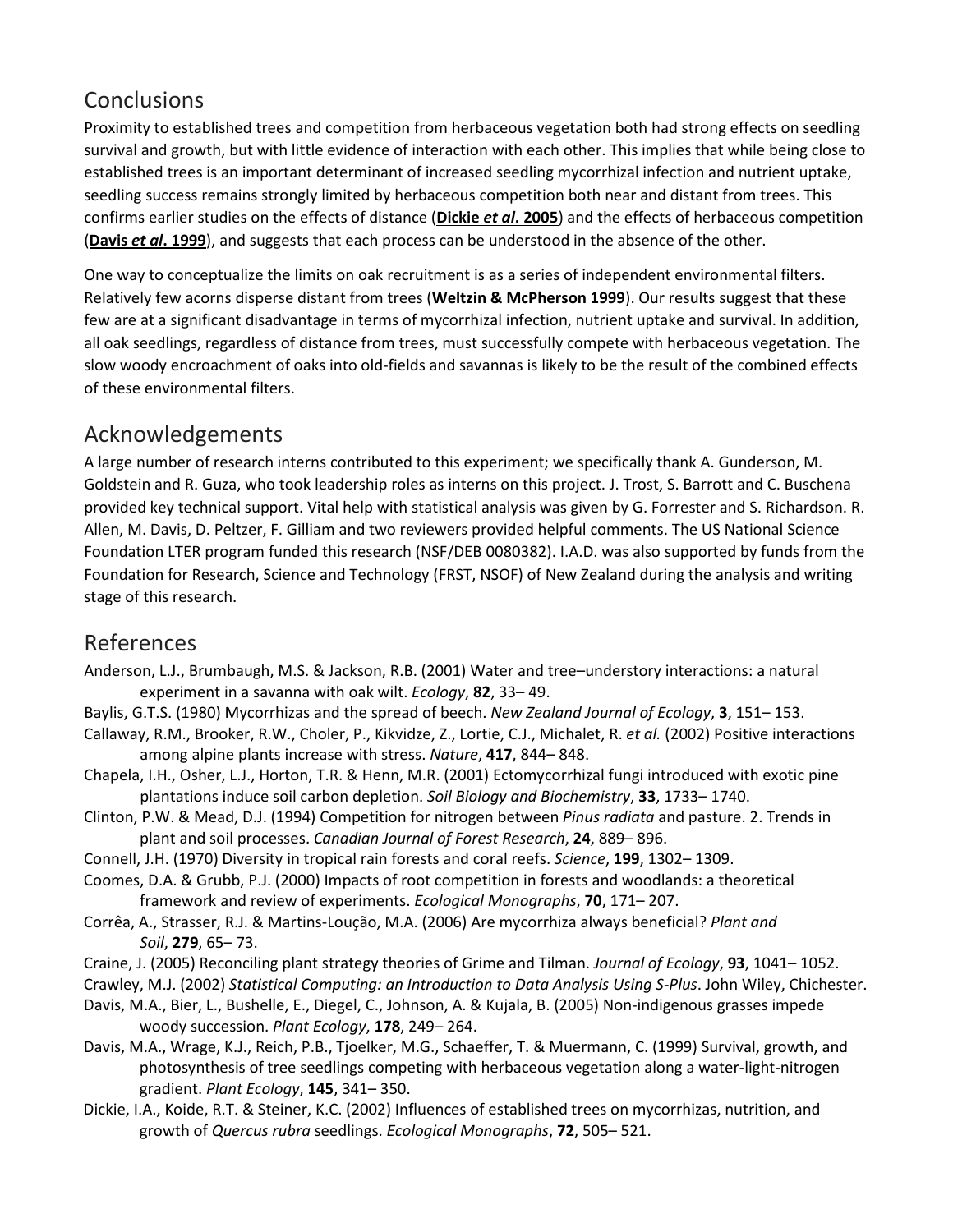- Dickie, I.A. & Reich, P.B. (2005) Ectomycorrhizal fungal communities at forest edges. *Journal of Ecology*, **93**, 244– 255.
- Dickie, I.A., Schnitzer, S.A., Reich, P.B. & Hobbie, S.E. (2005) Spatially disjunct effects of co-occurring competition and facilitation. *Ecology Letters*, **8**, 1191– 1200.
- Dijkstra, F.S., Wrage, K., Hobbie, S.E. & Reich, P.B. (2006) Tree patches show greater N losses but maintain higher soil N availability than grassland patches in a frequently burned oak savanna. *Ecosystems*, **9**, 441– 452.
- Ehrenfeld, J.G., Ravit, B. & Elgersma, K. (2005) Feedback in the plant–soil system. *Annual Review of Environment and Resources*, **30**, 75– 115.
- Grigal, D.F., Chamberlain, L.M., Finney, H.R., Wroblewski, D.V. & Gross, E.R. (1974) Soils of the Cedar Creek Natural History Area. *University of Minnesota Agricultural Experiment Station Miscellaneous Report*, **123**, 1– 48.
- Haskins, K.E. & Gehring, C.A. (2005) Evidence for mutualist limitation: the impacts of conspecific density on the mycorrhizal inoculum potential of woodland soils. *Oecologia*, **145**, 123– 131.
- Hobbie, S.E. (2005) Contrasting effects of substrate and fertilizer nitrogen on the early stages of litter decomposition. *Ecosystems*, **8**, 644– 656.
- Hooper, E., Legendre, P. & Condit, R. (2005) Barriers to forest regeneration of deforested and abandoned land in Panama. *Journal of Applied Ecology*, **42**, 1165– 1174.
- Inouye, R.S., Allison, T.D. & Johnson, N.C. (1994) Old field succession on a Minnesota sand plain: effects of deer and other factors on invasion by trees. *Bulletin of the Torrey Botanical Club*, **121**, 266– 276.
- Jackson, R.B., Banner, J.L., Jobbagy, E.G., Pockman, W.T. & Wall, D.H. (2002) Ecosystem carbon loss with woody plant invasion of grasslands. *Nature*, **418**, 623– 626.
- Janzen, D.H. (1970) Herbivores and the number of tree species in tropical forests. *American Naturalist*, **104**, 501– 528.
- Ko, L.J. & Reich, P.B. (1993) Oak tree effects on soil and herbaceous vegetation in savannas and pastures in Wisconsin. *American Midland Naturalist*, **130**, 31– 42.
- Lawson, D., Inouye, R.S., Huntly, N. & Carson, W.P. (1999) Patterns of woody plant abundance, recruitment, mortality, and growth in a 65 year chronosequence of old-fields. *Plant Ecology*, **145**, 267– 279.
- Lortie, C.J. & Callaway, R. (2006) Re-analysis of meta-analysis: support for the stress-gradient hypothesis. *Journal of Ecology*, **94**, 7– 16.
- Maestre, F.T., Valladares, F. & Reynolds, J.F. (2005) Is the change of plant–plant interactions with abiotic stress predictable? A meta-analysis of field results in arid environments. *Journal of Ecology*, **93**, 748– 757.
- Maestre, F.T., Valladares, F. & Reynolds, J.F. (2006) The stress-gradient hypothesis does not fit all relationships between plant–plant interactions and abiotic stress: further insights from arid environments. *Journal of Ecology*, **94**, 17– 22.
- McCulley, R.L., Archer, S.R., Boutton, T.W., Hons, F.M. & Zuberer, D.A. (2004) Soil respiration and nutrient cycling in wooded communities developing in grasslands. *Ecology*, **85**, 2804– 2817.
- Nara, K. (2005) Ectomycorrhizal networks and seedling establishment during early primary succession. *New Phytologist*, **169**, 169– 178.
- Nara, K. & Hogetsu, T. (2004) Ectomycorrhizal fungi on established shrubs facilitate subsequent seedling establishment of successional plant species. *Ecology*, **85**, 1700– 1707.
- Newman, E.I. (1988) Mycorrhizal links between plants: their functioning and ecological significance. *Advances in Ecological Research*, **18**, 243– 270.
- Packer, A. & Clay, K. (2000) Soil pathogens and spatial patterns of seedling mortality in a temperate tree. *Nature*, **404**, 278– 281.
- Perry, D.A., Amaranthus, M.P., Borchers, J.G., Borchers, S.L. & Brainerd, R.E. (1989) Bootstrapping in ecosystems. *Bioscience*, **39**, 230– 237.
- Peterson, D.W. & Reich, P.B. (2001) Prescribed fire in oak savanna: fire frequency effects on stand structure and dynamics. *Ecological Applications*, **11**, 914– 927.